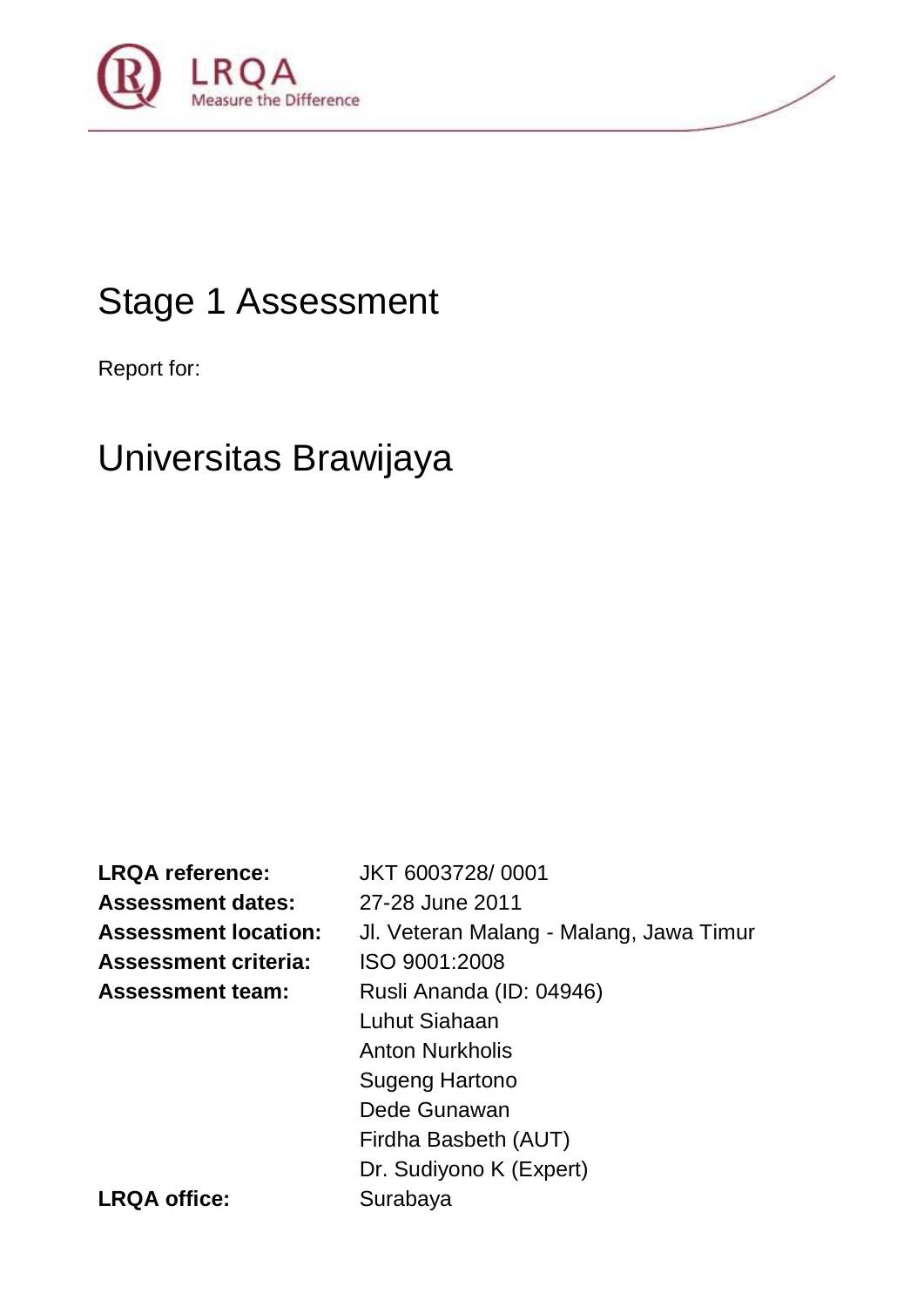

### **Contents**

| 1. |  |
|----|--|
| 2. |  |
| 3. |  |
| 4. |  |
| 5. |  |
| 6. |  |
| 7. |  |
| 8. |  |
| 9. |  |
|    |  |

| <b>Attachments</b> |  |
|--------------------|--|
| <b>CIF</b>         |  |

| This report was presented to and accepted by: |                               |  |  |
|-----------------------------------------------|-------------------------------|--|--|
| Name:                                         | Mr. Prof. Dr. Ir. Yogi Sugito |  |  |
| Job title:                                    | Rector of UB                  |  |  |

Lloyd's Register Quality Assurance Limited, its affiliates and subsidiaries and their respective officers, employees or agents are, individually and collectively, referred to in this clause as "LRQA". LRQA assumes no responsibility and shall not be liable to any person for any loss, damage or expense caused by reliance on the information or advice in this document or howsoever provided, unless that person has signed a contract with the relevant LRQA entity for the provision of this information or advice and in that case any responsibility or liability is exclusively on the terms and conditions set out in that contract.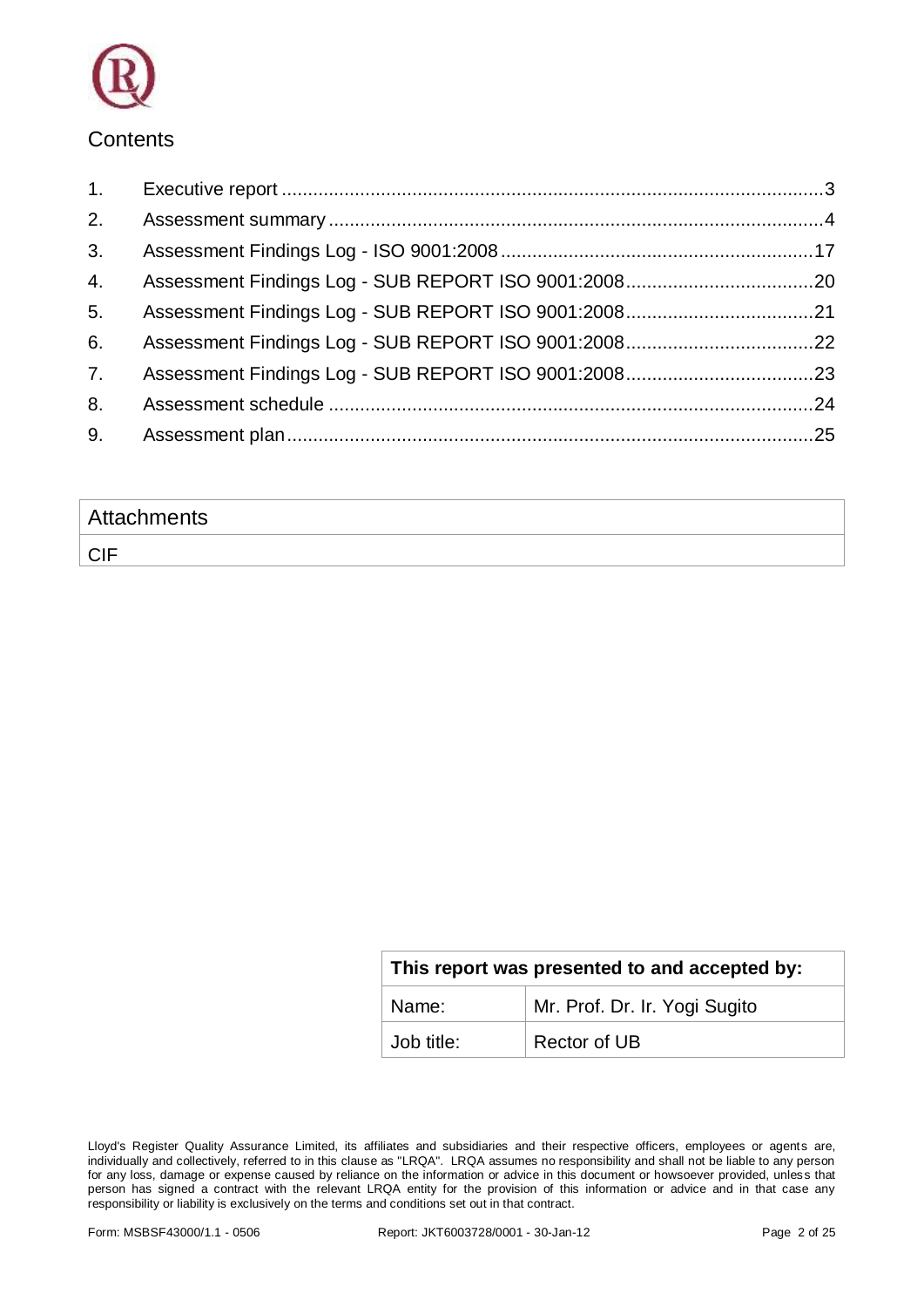

### <span id="page-2-0"></span>**1. Executive report**

### **Assessment outcome:**

Stage 1 assessment was completed. Some Potential Findings (Major, Minor, and observation) were identified related to company system documentation and implementation against ISO 9001:2008 requirement.

This assessment was conducted by Rusli Ananda as TL and accompanied by several members (Mr. Dede Gunawan, Mr. Sugeng Hartono, Mr. Anton Nurkholis, Mr. Luhut Siahaan and also Mrs. Firdha as AUT). The team was also accompanied by expert, Mr. Dr. Sudiyono.

The assessment was done at Universitas Brawijaya (Brawijaya University) on 27-28 June 2011 with scope certification **"Provision of higher education academic service (graduated degree and post graduated degree) including all supporting activities". This scope still in a draft and will be finalized at stage 2 assessment.**

**Based on sampling taken during assessment, it was summarized the finding as follow.**

- **1. Potential Major NC was 6 findings.**
- **2. Potential Minor NC was 31 findings.**
- **3. Most of NC was observed on internal audit, Management review, and Document control. It means that improvement shall be addressed to basic awareness of ISO 9001:2008.**

*Corrective action and correction must be taken to response LRQA's findings and completed before stage 2 assessment, otherwise will impact to recommendation of certification.*

Although some potential major and minor findings were issued, it is recommended to conduct stage 2 as scheduled (Sept - Oct 2011).

### **System effectiveness and continual improvement:**

Several system benefits and improvements have been highlighted by organisation in terms of quality system documentation and system implementation in helping all personnel in performing their tasks. More measurable results of management indicators shall however be able to be shown in the stage-2 visit to prove effectiveness of system and continual improvement.

### **Areas for management attention:**

All findings identified during stage 1 have to be followed up properly before stage 2, and will be reviewed at stage 2 visit.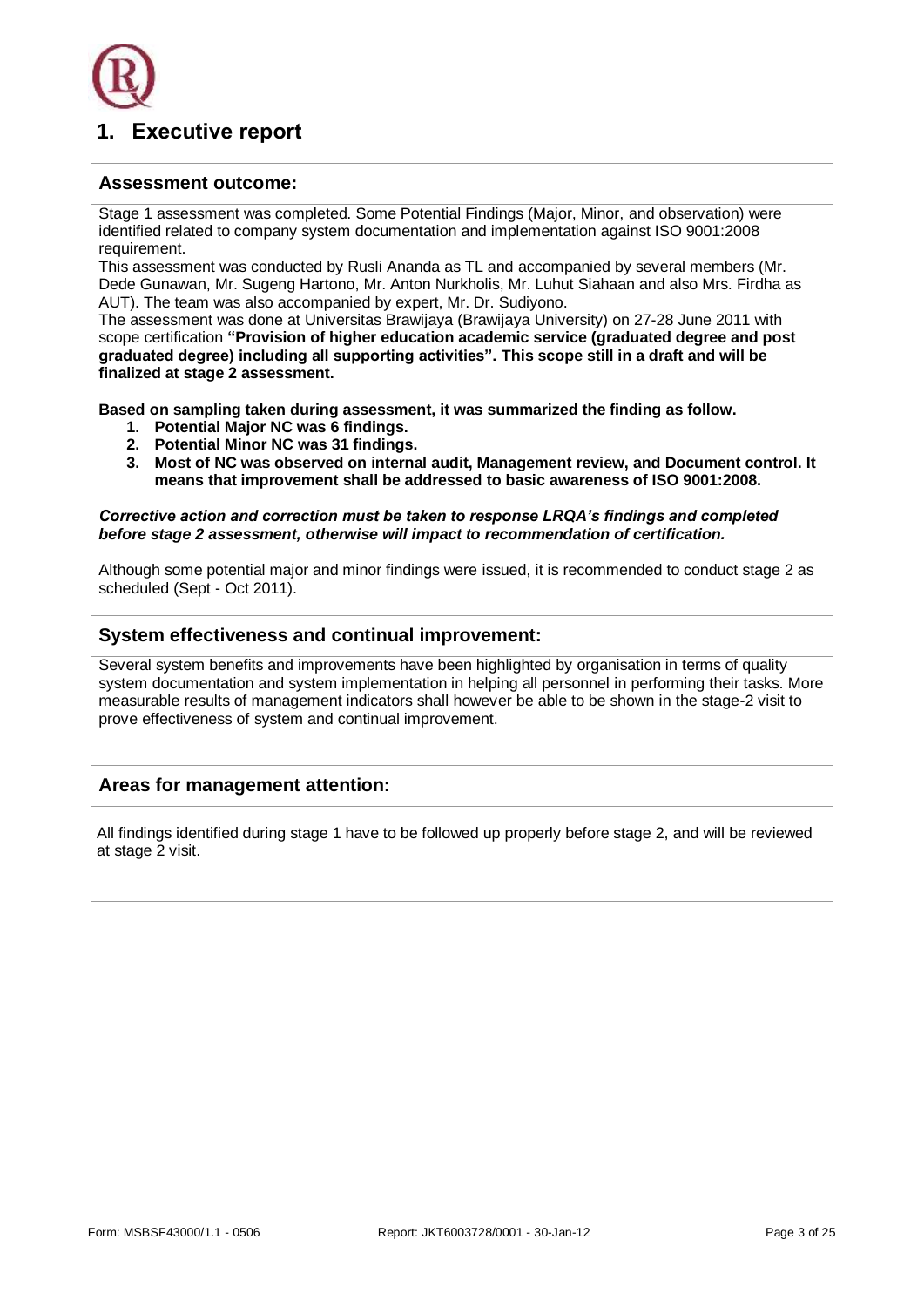

## <span id="page-3-0"></span>**2. Assessment summary**

### **Introduction:**

The stage 1 assessment was conducted on 27-28 June 2011 covered relevant organization quality system documentation and some system implementation (Quality Manual, Procedures, and other relevant documentation). Detail of finding as reported on the following process table and audit finding log. Opening and Closing meeting was held in organization premises and attended by its Management and staff.

**Assessor:** Rusli Ananda (Assessor-ID:04946),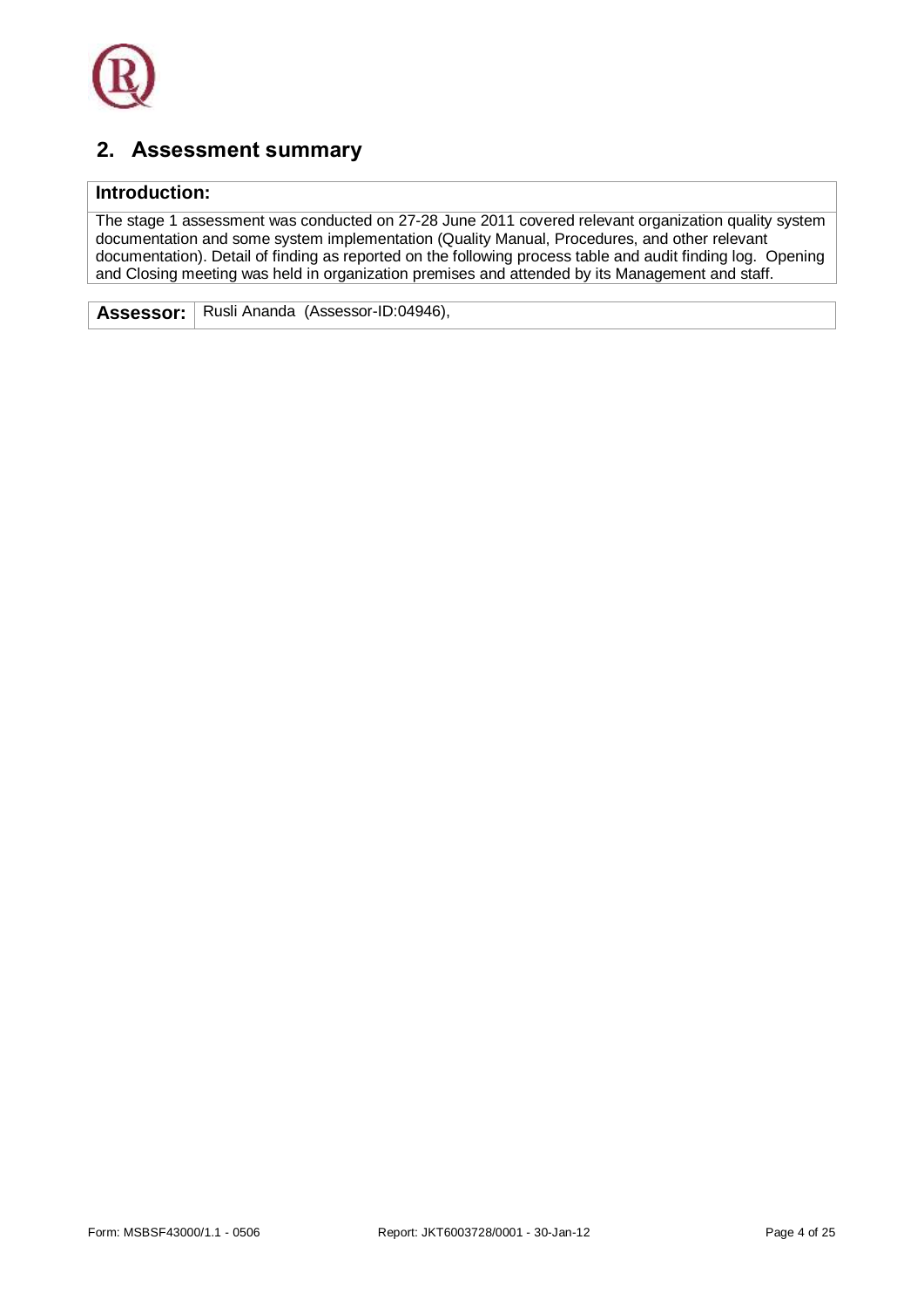

| <b>Assessment of:</b> | Top Management interview     | Auditee(s): | Mr. Warkum Sumitro SH, MH       |
|-----------------------|------------------------------|-------------|---------------------------------|
|                       | Quality system documentation |             | $(2^{nd}$ Deputy Rector)        |
|                       | (QM, Procedure, etc) and     |             | Mr. M. Bisri and other team.    |
|                       | Spot Audit                   |             | FK Team (Dr. dr Karyono M, dr   |
|                       |                              |             | Sri Andini, Dr Sri Winarsih, dr |
|                       |                              |             | Subandi, Dr dr Endang Sri W).   |

Strategic planning of university

### **Supporting Dept (JPC, LSIH, TIK, PPA, LMKU, UB, UB Press, PIBLAM, and Polyclinic). Spot Assessment (Medical Faculty).**

Quality Manual, job description and personnel qualification, quality objective.

Mandatory doc procedures (document control, record control, corrective action, preventive action, internal audit, control of NC product);

Other procedure and work instruction.

QA activity (Management review, internal audit, customer survey, corrective and preventive action).

### **Evaluation and conclusions:**

### **Top Management Interview.**

Management interview was done to know overall strategic planning of UB to achieve their vision which was stated as "**World Class Entrepreneurial University**".

It was explained by Mr. Warkum Sumitro  $(2^{nd}$  Deputy Rector) that all planned arrangement of UB to achieve their vision was already documented at RENSTRA 2006 – 2011 and continued to RENSTRA 2011-2015.

It was also presented design of quality management system by Mr. M. Bisri (Deputy Head of PJM UB) that was used to manage overall process of teaching learning, research and community development at UB. In general, it can be concluded as following.

- Top level planning has been defined and established in a documented record namely Renstra UB 2006-2011 and 2011 to 2015. The period of Renstra need be verified again since there was different period of Renstra stated at Website and its actual document. It was also found that at Medical faculty, their Renstra period was lead than University.
- This Renstra was cascaded down into lower lever at faculty / Dept and continually measured and reviewed in regular manner.
- Internal communication within university was defined and established.
- People development for academic and supporting process was also defined and established.
- Design of system to manage overall quality of education process has been defined; it included supporting processes.
- Internal audit that conducted by PJM (Quality Assurance Center) was a tool to measure overall effectiveness of management system; scoring system was used to quantify level of achievement for each dept.

Document structure consists of Quality Manual, Manual Procedure, Work instruction form etc. Some findings for improvement were identified during this visit as described and detailed in audit finding log.

There was no exclusion of ISO 9001:2008 requirements in quality management system implementation of this organization.

Commitment management was shown to support system implementation by appointing some personnel to involve in "Tim Sertifikasi ISO 9001:2008 UB" managing and organising ISO 9001:2008 implementation.

Some potential deficiencies were identified during this document review and spot assessment as detailed in audit finding log.

| <b>Assessor:</b>   Dede Gunawan (ID 04315) |  |
|--------------------------------------------|--|
|--------------------------------------------|--|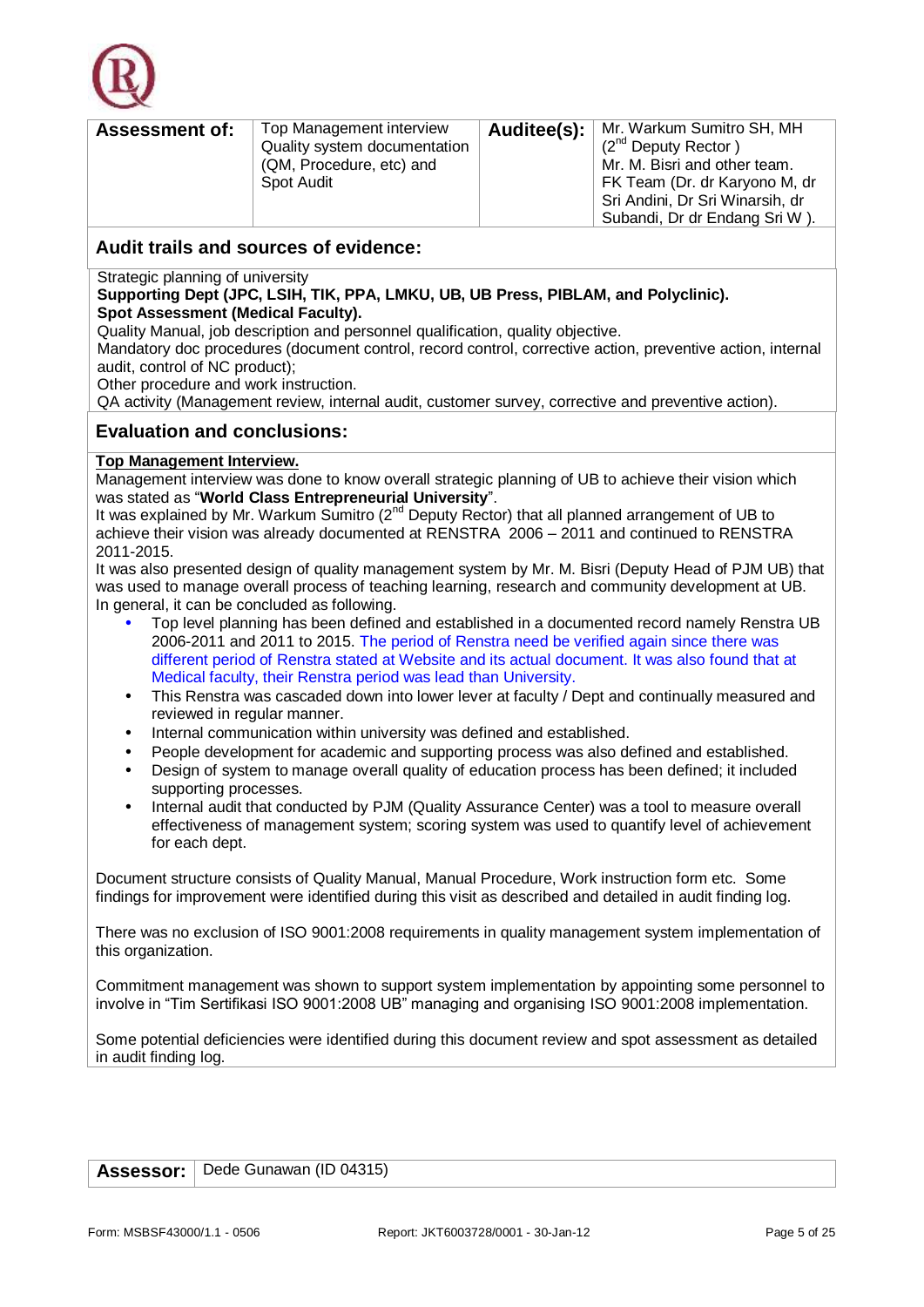

| <b>Assessment of:</b>                                                                                                      | Document Review                                                                                       | Auditee(s): | Mr. Iqbal, Mr. Khusnun, Mr.    |  |
|----------------------------------------------------------------------------------------------------------------------------|-------------------------------------------------------------------------------------------------------|-------------|--------------------------------|--|
|                                                                                                                            | SPI and Faculty of Economy                                                                            |             | Fuad, Mrs Lilik and other Head |  |
|                                                                                                                            |                                                                                                       |             | of Bureau                      |  |
|                                                                                                                            | Audit trails and sources of evidence:                                                                 |             |                                |  |
| Reviewing                                                                                                                  |                                                                                                       |             |                                |  |
| <b>Quality Manual</b>                                                                                                      |                                                                                                       |             |                                |  |
| Procedure                                                                                                                  |                                                                                                       |             |                                |  |
| Work Instruction                                                                                                           |                                                                                                       |             |                                |  |
| Forms                                                                                                                      |                                                                                                       |             |                                |  |
| <b>Evaluation and conclusions:</b>                                                                                         |                                                                                                       |             |                                |  |
|                                                                                                                            | Base on sampling, in general documentation system in both department was comply with ISO              |             |                                |  |
| 9001:2008 requirement such as Quality Manual, Procedure and Work instruction such as academic                              |                                                                                                       |             |                                |  |
|                                                                                                                            | process, Finance, General Affair, Internal audit, management review, corrective and preventive action |             |                                |  |
| procedure however some finding were identified see finding log: and Required Correction was                                |                                                                                                       |             |                                |  |
| highlighted as below :                                                                                                     |                                                                                                       |             |                                |  |
| Matrix of competence of SPI auditors was not included in current the manual procedure<br>and was not as a control document |                                                                                                       |             |                                |  |
| Schedule of auditors need to be defined in detail on the Audit planning for 2011anstead of<br>globally.                    |                                                                                                       |             |                                |  |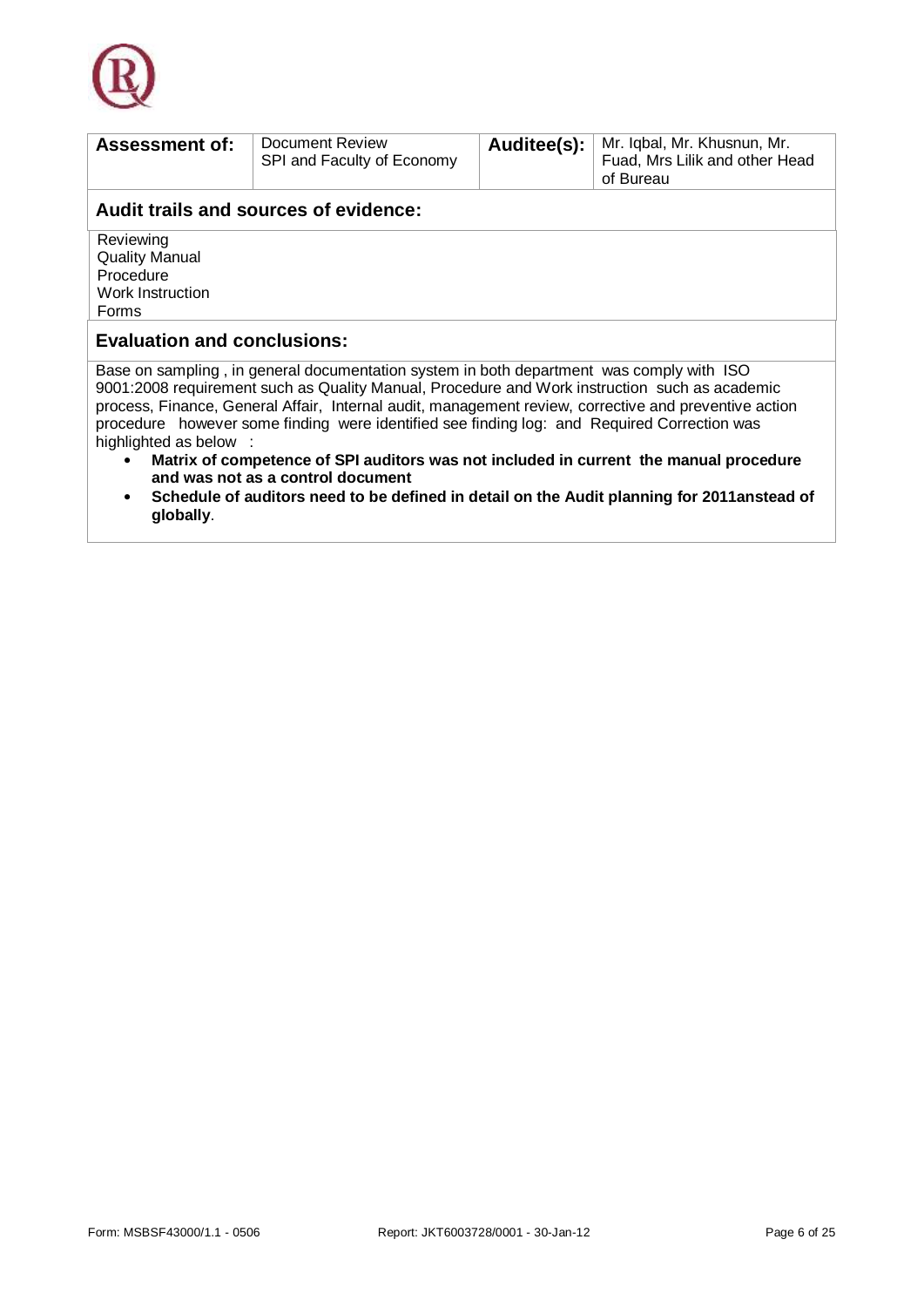

| <b>Assessment of:</b> | Faculty of Economy (S1<br>Management, S2 Accounting<br>and S3 Economic |  | Auditee(s):   Mr. Surahcman, Mr.<br>Fathurahman, Mrs Lilik, Mr, Tri<br>Mr. Sudiono Mr Chaidar, Mr<br>Gozali, Mr Sasiongko, Mr. Putu<br>other head of bureau |
|-----------------------|------------------------------------------------------------------------|--|-------------------------------------------------------------------------------------------------------------------------------------------------------------|
|-----------------------|------------------------------------------------------------------------|--|-------------------------------------------------------------------------------------------------------------------------------------------------------------|

Quality Plan Objective and monitoring Curriculum Student recruitment GBPP SAP Lecturer presenting KHS

### **Evaluation and conclusions:**

Base sampling data at S1 (management), S2 (Accounting) and Economic (S3) academic activities (Student Recruitment, curriculum , lecturer present, objective achievement monitoring was observed that Quality management system was well implemented and , recorded evidence also was well maintained. Such as Quality Plan , Objective and monitoring, Curriculum, Student recruitment, GBPP, SAP, Lecturer presenting, KHS and some other positive finding were identified as below :

- Base sampling data at S1 (management), S2 (Accounting) and Economic (S3) academic activities ( Student Recruitment, curriculum , lecturer present, objective achievement monitoring was observed that Quality management system was well implemented and , recorded evidence also was well maintained.
- Course material have been improved as customer feed back and market for example : Business consulting , risk management. In S2 Accounting: updating latest development based on the international issues about Enron and Sarbane Oxley on course material delivered i.e. Business Ethics 19 and 31 May 2011 .
- There has been more variance in terms of thesis subject linkage to the mission and target of Accounting postgraduate dept (S2 Accounting)
- Lead time of new graduated absorb in market is 2,5 month only (S1 Management)

However some room for improvement also were identified as below:

- **It recommended to define that Objective for each education level such as S1 , S2 and 3 instead of for faculty only**
- **There is an objective and target and evaluations in six months, however monthly data collection and monitoring would help analyzing trend and identify root cause and define corrective and preventive action as early as possible**.

|  | <b>Assessor:</b>   Sugeng Hartono ID(06118) |
|--|---------------------------------------------|
|--|---------------------------------------------|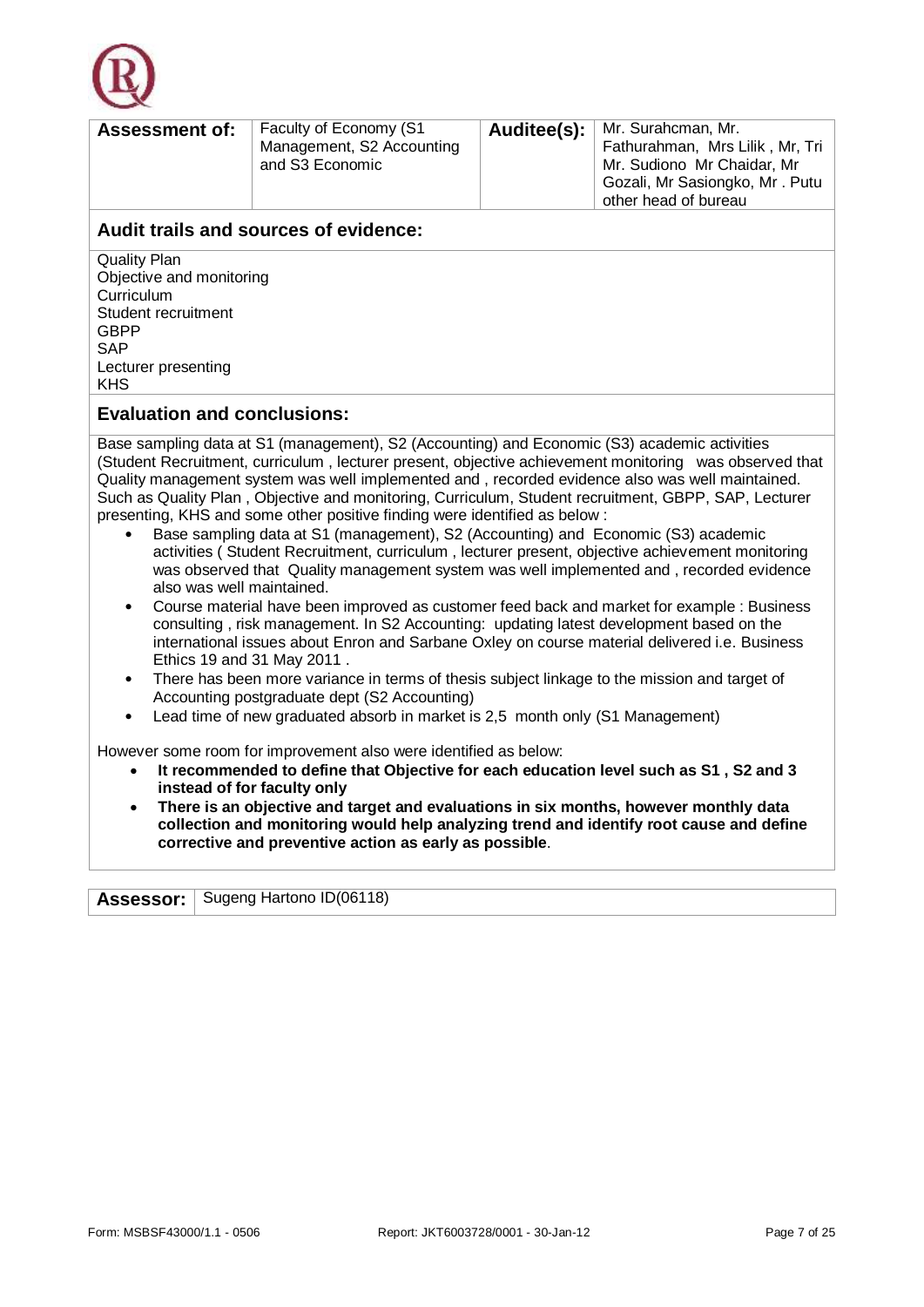

| Auditee(s):   Prof. Ir. Sumeru Ashari MAgr.<br>Document Review<br><b>Assessment of:</b><br>Sc, Phd<br><b>Agriculture Faculty</b><br>Ir, Didik Suprayogo, MSc, Phd<br>Prof. Dr. Ir. Zainal Kusuma SU<br>Dr. Ir Djoko Kustiono, MS |
|----------------------------------------------------------------------------------------------------------------------------------------------------------------------------------------------------------------------------------|
|----------------------------------------------------------------------------------------------------------------------------------------------------------------------------------------------------------------------------------|

- Scope of certification
- Quality Policy, Objectives, Targets and Top level planning/Management
- Key roles and responsibility
- Statutory, regulatory and other requirement.
- Review of documentation to the requirements of ISO 9001:2008
- Review of Continual improvement
- Review of internal audits
- Review of Management review
- Review of Document and record control

### **Evaluation and conclusions:**

Scope : **Provision of higher education academic service (graduated degree and post graduated degree) including all supporting activities**

| <b>Assessment of:</b> | <b>Document Review</b><br><b>Faculty of Engineering</b> |  | Auditee(s):   Prof. Ir Harnen Sulistio Msc.<br>Phd<br>Ir. Ludfi Djakfar MSCE. PhD<br>Dr. Ir. Pitoyo MT<br>Ir. Ary Wahyudi MT<br>Dra. Suprihartini MM<br>Ir. Achmad Wicaksono M.Eng.<br><b>PhD</b><br>Dr. Ir. Ery Suhartono, MT |
|-----------------------|---------------------------------------------------------|--|--------------------------------------------------------------------------------------------------------------------------------------------------------------------------------------------------------------------------------|
|-----------------------|---------------------------------------------------------|--|--------------------------------------------------------------------------------------------------------------------------------------------------------------------------------------------------------------------------------|

### **Audit trails and sources of evidence:**

- Scope of certification
- Quality Policy, Objectives, Targets and Top level planning/Management
- Key roles and responsibility
- Statutory, regulatory and other requirement.
- Review of documentation to the requirements of ISO 9001:2008
- Review of Continual improvement
- Review of internal audits
- Review of Management review
- Review of Document and record control

### **Evaluation and conclusions:**

Scope : **Provision of higher education academic service (graduated degree and post graduated degree) including all supporting activities**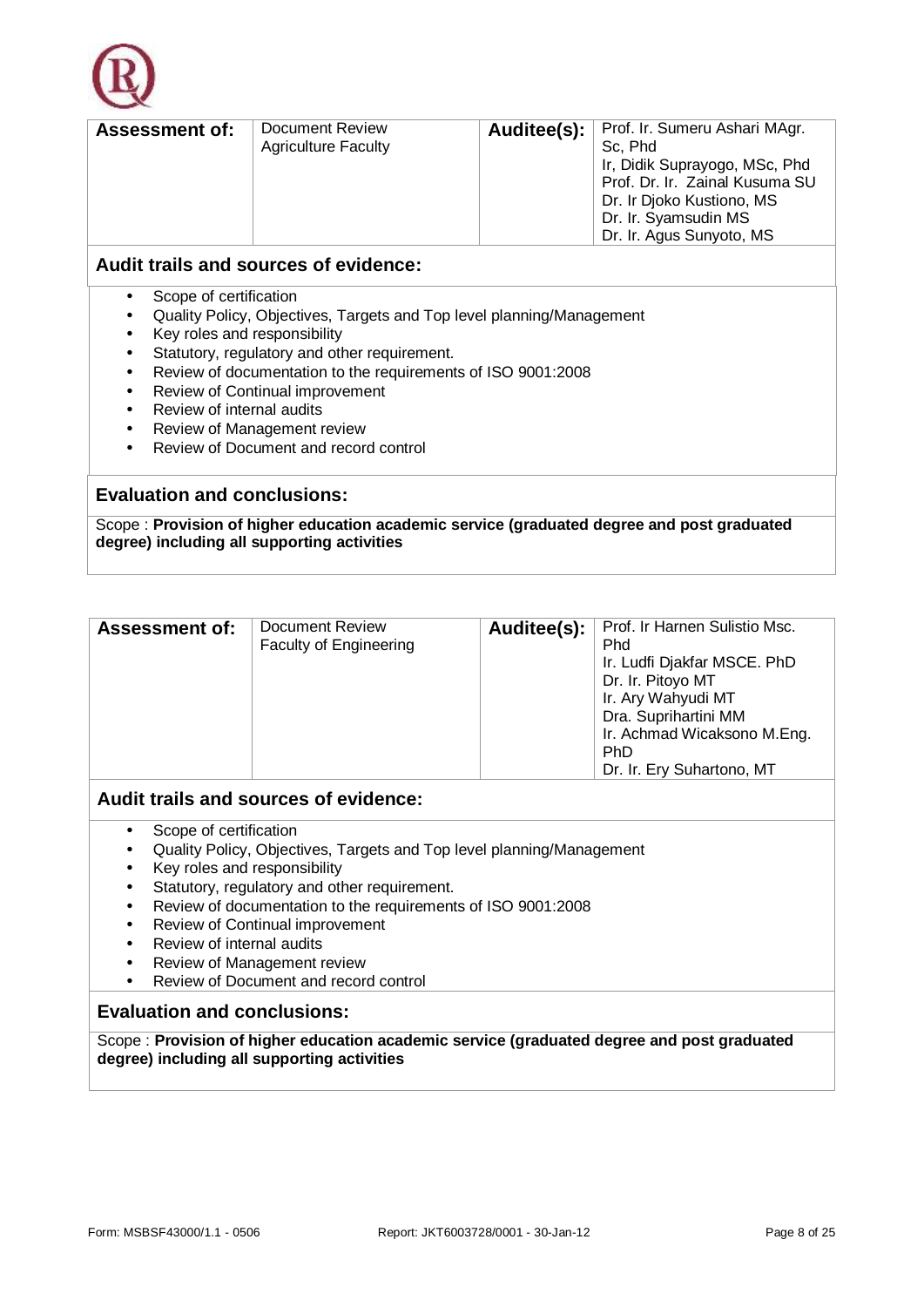

| <b>Assessment of:</b>                 |  | Spot Audit<br>Laboratory of Food<br>Preparation and Nutritional<br>Assessment | Auditee(s): | Ms. Titis Sari SGZ<br>Ms Iva Salisafrina SGZ.MPH<br>Mr. Fajar Ari Nugroho SGZ |
|---------------------------------------|--|-------------------------------------------------------------------------------|-------------|-------------------------------------------------------------------------------|
|                                       |  | Audit trails and sources of evidence:                                         |             |                                                                               |
| Lab Visitation                        |  |                                                                               |             |                                                                               |
| <b>Evaluation and conclusions:</b>    |  |                                                                               |             |                                                                               |
| See detail finding at assessment log. |  |                                                                               |             |                                                                               |
| Assessor:                             |  | <b>Anton Nurkholis</b>                                                        |             |                                                                               |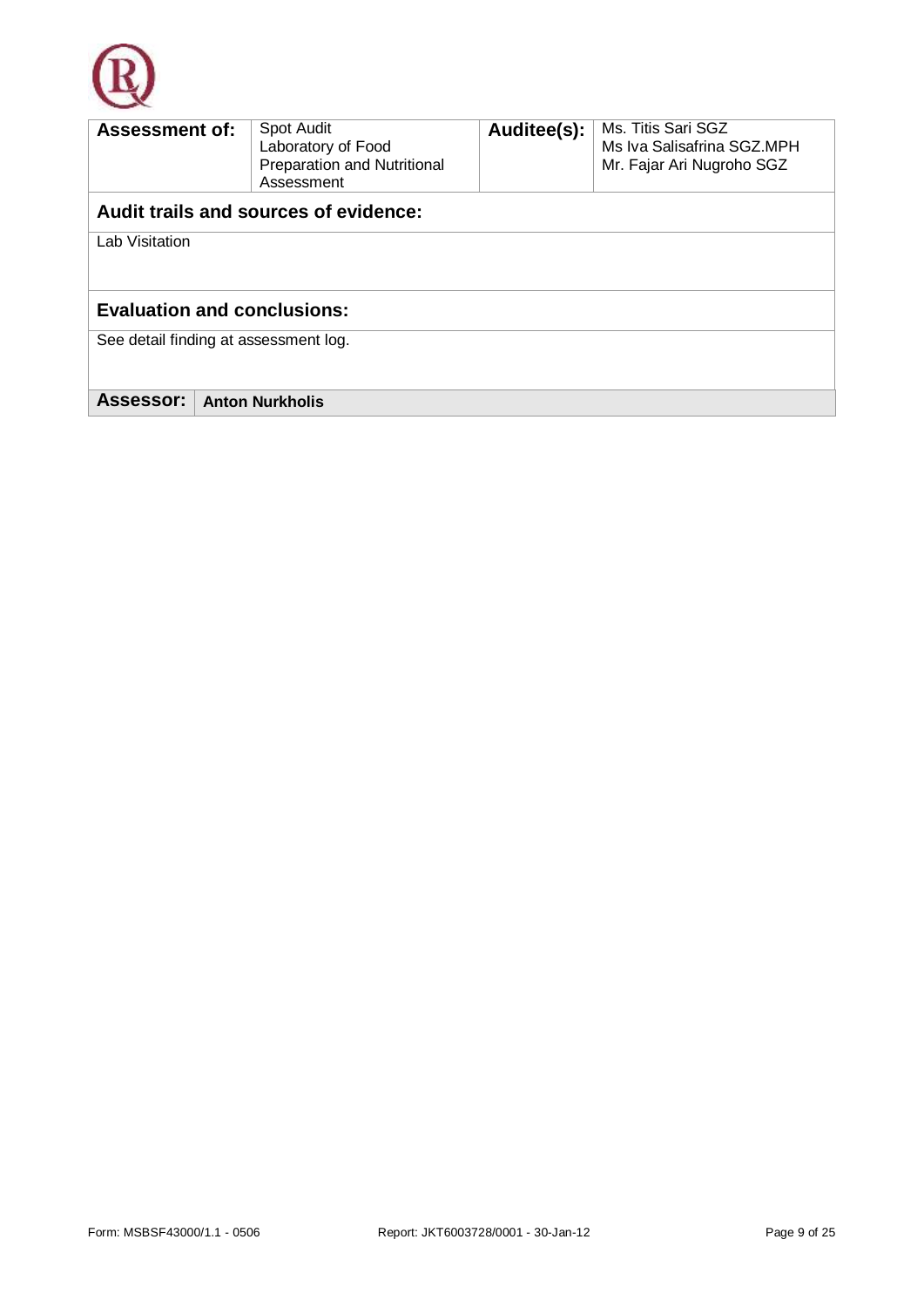

| <b>Assessment of:</b> | Document review<br><b>BAAK</b> | Auditee(s): | Mrs. Welmin; Mr. Bagus; Mr.<br>Baryo; Mrs. Heni; Mrs. Sistri; Mr.<br>Richard; Mr. Syukro; Mr. Cucu;<br>Mr. Wiryanto; Mrs. Hernani and<br>Team<br>Guide: Mr. Marsoedi |
|-----------------------|--------------------------------|-------------|----------------------------------------------------------------------------------------------------------------------------------------------------------------------|
| .                     |                                |             |                                                                                                                                                                      |

**Document review BAAK**

Organization Structure Quality Manual and quality objective Quality Procedure Document Internal and External Internal Audit Management Review

### **Evaluation and conclusions:**

### Document Review BAAK

The organisation chart and job description were demonstrated and properly defined. The requirements of quality manual and ISO-9001: 2008 were also clearly established.

It was confirmed that the proposed scope of application was applicable to the current business. Objective evidence of implementation QMS at BAAK has to be presented during stage-2 assessment. The final scope of certification will be decided refer to these objective evidence.

The quality policy and quality objectives, including strategy to achieve, have been defined and documented. Some other requirements (e.g. Internal Communication, Working Environmental, and Infrastructure have also clearly defined in the quality manual.

The requirement of mandatory documented procedures were also developed, e.g. : *Document Control procedure*; *Record Control*; *Audit Mutu Internal*; *Ketidaksesuaian Produk; Corrective Preventive Action.* Their implementations were also observed, e.g. master list of documents, records and distribution.

Management review was also implemented and recorded. Management review should be implemented in fixed schedule, such as every 6 month or every year. (RC/Required Correction)

Findings were issued in Document Review BAAK (please see finding log).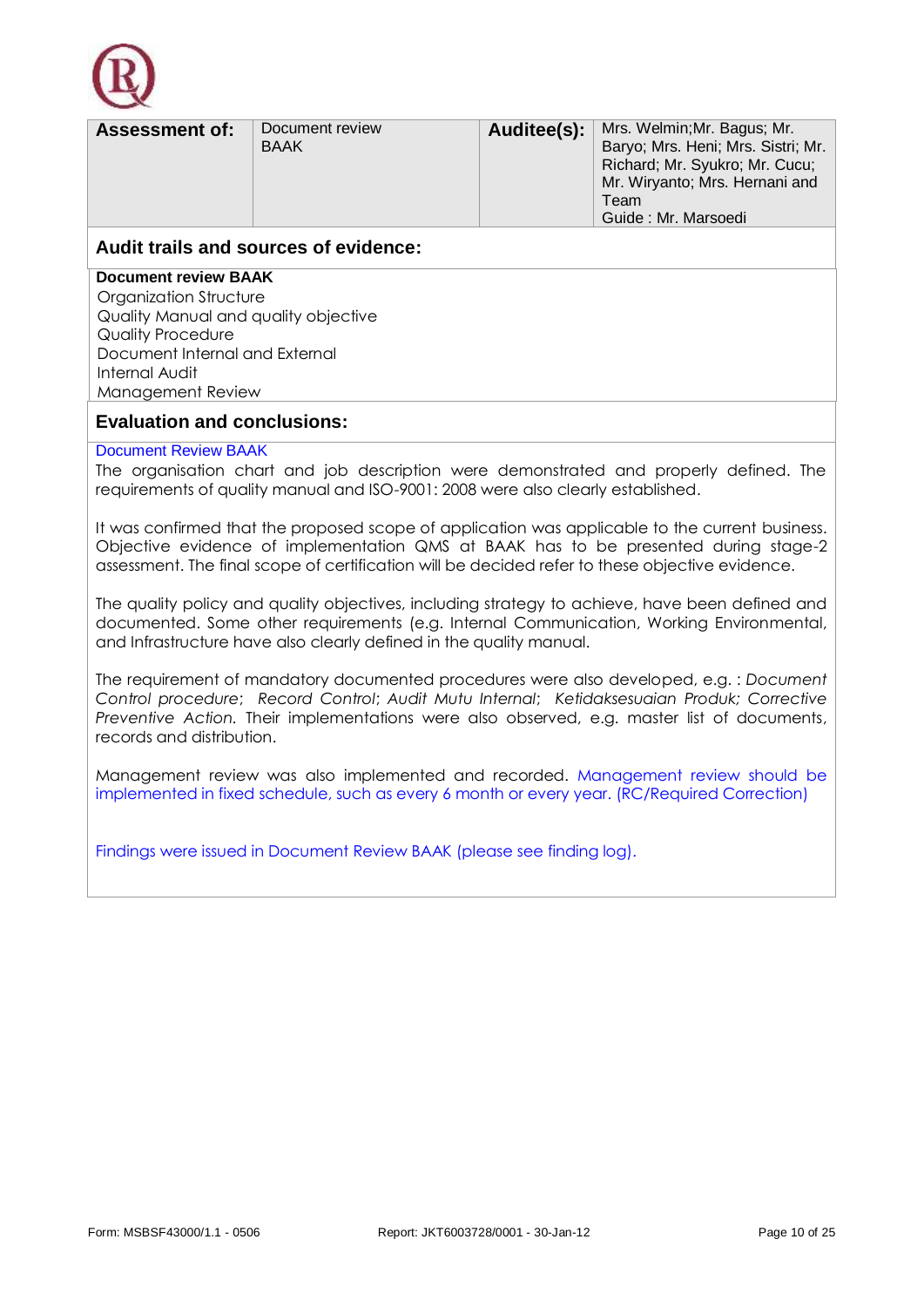

| <b>Assessment of:</b>                                                                                                                                                                                                                                                                                                                                           | Document Review BAU                                         | Auditee(s): | Mrs. Hernani and Team<br>Guide: Mr. Marsoedi                                                                                                                                                                                                                                                    |  |  |  |  |  |
|-----------------------------------------------------------------------------------------------------------------------------------------------------------------------------------------------------------------------------------------------------------------------------------------------------------------------------------------------------------------|-------------------------------------------------------------|-------------|-------------------------------------------------------------------------------------------------------------------------------------------------------------------------------------------------------------------------------------------------------------------------------------------------|--|--|--|--|--|
| Audit trails and sources of evidence:                                                                                                                                                                                                                                                                                                                           |                                                             |             |                                                                                                                                                                                                                                                                                                 |  |  |  |  |  |
| <b>Document review BAU</b><br>Organization Structure<br>Quality Manual and quality objective<br><b>Quality Procedure</b><br>Document Internal and External<br><b>Internal Audit</b><br>Management Review                                                                                                                                                        |                                                             |             |                                                                                                                                                                                                                                                                                                 |  |  |  |  |  |
| <b>Evaluation and conclusions:</b>                                                                                                                                                                                                                                                                                                                              |                                                             |             |                                                                                                                                                                                                                                                                                                 |  |  |  |  |  |
| <b>Document Review BAU</b><br>chart was defined.                                                                                                                                                                                                                                                                                                                |                                                             |             | Overall, requirement for ISO 9001:2008 in BAU was developed and implemented. Organization                                                                                                                                                                                                       |  |  |  |  |  |
|                                                                                                                                                                                                                                                                                                                                                                 | also clearly defined in the quality manual.                 |             | It was confirmed that the proposed scope of certification was applicable. The quality policy and<br>quality objectives, including strategy to achieve, have been defined and implemented. Other<br>requirements, such as Internal Communication, Working Environmental, and Infrastructure have |  |  |  |  |  |
|                                                                                                                                                                                                                                                                                                                                                                 | (non conformance product) and Corrective Preventive Action. |             | The requirement of mandatory documented procedures were also developed, such as:<br>Document Control procedure; Record Control; Audit Mutu Internal; Ketidaksesuaian Produk                                                                                                                     |  |  |  |  |  |
| RC/Requuired Correction were raised as follow:<br>It is recommended to separate internal audit result from Procedure of Internal audit result.<br>٠<br>Current practice, internal audit result was recorded on internal audit procedure. (RC).<br>It is recommended to review Bagan alir pengendalian produk tidak sesuai not just<br>٠<br>keluhan rektor. (RC) |                                                             |             |                                                                                                                                                                                                                                                                                                 |  |  |  |  |  |
| Findings were issued in Document Review BAU (please see finding log).                                                                                                                                                                                                                                                                                           |                                                             |             |                                                                                                                                                                                                                                                                                                 |  |  |  |  |  |
|                                                                                                                                                                                                                                                                                                                                                                 |                                                             |             |                                                                                                                                                                                                                                                                                                 |  |  |  |  |  |
| <b>Assessment of:</b>                                                                                                                                                                                                                                                                                                                                           | Spot Audit:<br><b>BAAK</b>                                  | Auditee(s): | Mrs. Welming; Mr. Bagus; Mr.<br>Baryo; Mrs. Heni; Mrs. Sistri;<br>Mr. Richard; Mr. Syukro; Mr.<br>Cucu; Mr. Wiryanto; Mrs.                                                                                                                                                                      |  |  |  |  |  |

- Work Process of BAAK
- Procedures and records in BAAK (focus on Academic and Kemahasiswaan )

## **Evaluation and conclusions:**

Hernani and Team

Sinta

Guide : Mr. Marsoedi and Mrs.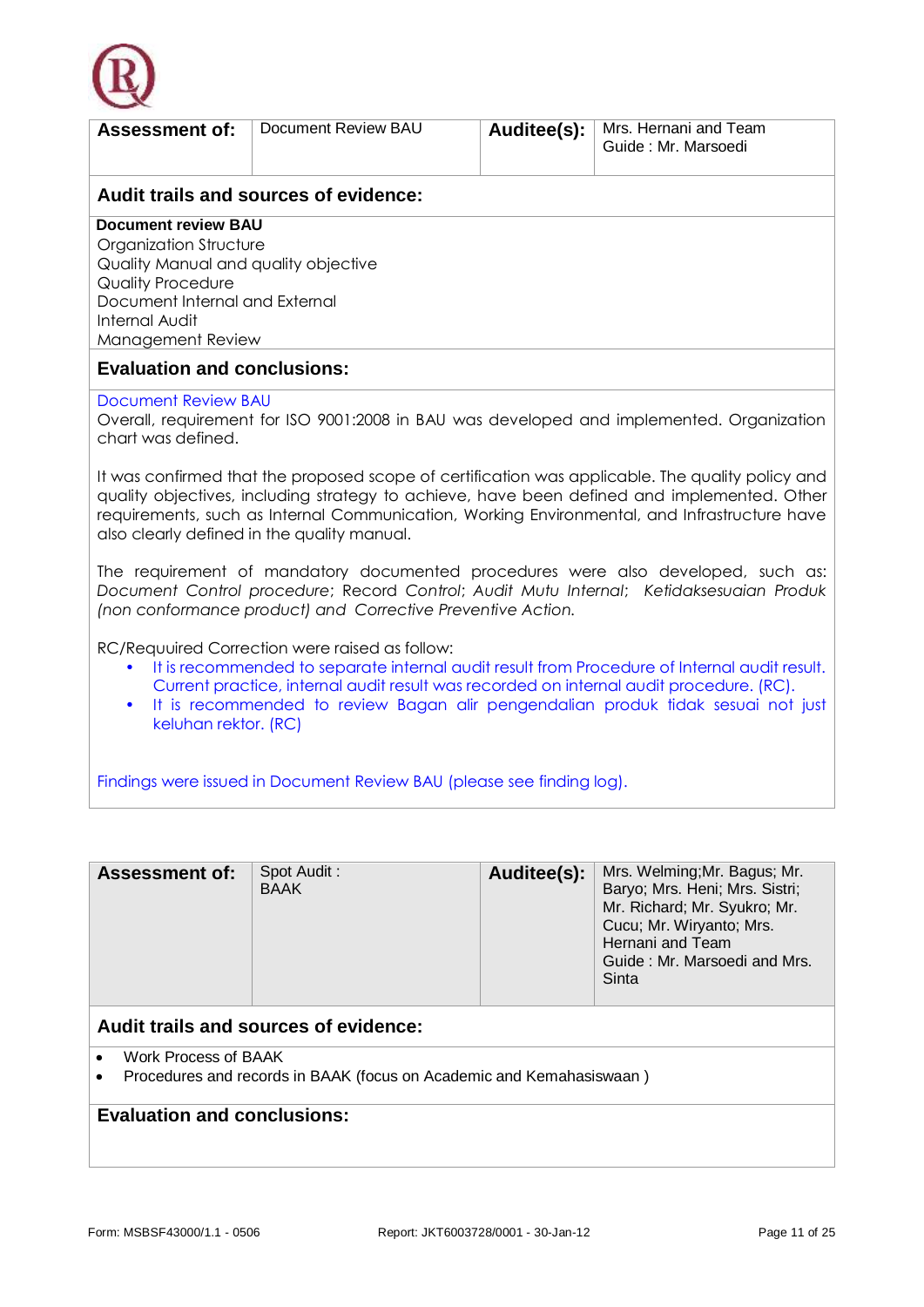

Spot audit in BAAK was conducted. Several programs, procedures and records were observed during assessment.

Activity in BAAK academic was implemented and monitored. Several programs, such as planning of kalendar academic, penerimaan mahasiswa baru non ujian tulis (SNMPTN, Undangan dan PSB non akademik), and Penerimaan Mahasiswa baru ujian tulis (SNMPTN ujian tulis, SPKIns, SPKD, SPMK) were documented and monitored.

Activity in BAAK kemahasiswaan was monitored and documented. Several programs were observed during assessment, such as Program Beasiswa, program kreativitas mahasiswa, and pengajuan ijin kegiatan lembaga kemahasiswaan.

• SFI/Scope for improvement was raised regarding Asrama Mahasiswa. Consider to be taken to make prosedur pengelolaan Asrama Mahasiswa. (RC)

Finding was raised in spot audit BAAK (please see finding log).

| <b>Assessment of:</b>                                                                                                                                                                                                                                                                                                                           | Spot Audit in BAU                                                             | Auditee(s): | Mrs. Hernani and Team<br>Guide: Mr. Marsoedi |  |  |  |  |  |
|-------------------------------------------------------------------------------------------------------------------------------------------------------------------------------------------------------------------------------------------------------------------------------------------------------------------------------------------------|-------------------------------------------------------------------------------|-------------|----------------------------------------------|--|--|--|--|--|
| Audit trails and sources of evidence:                                                                                                                                                                                                                                                                                                           |                                                                               |             |                                              |  |  |  |  |  |
| Work process of BAU                                                                                                                                                                                                                                                                                                                             |                                                                               |             |                                              |  |  |  |  |  |
|                                                                                                                                                                                                                                                                                                                                                 | Procedures and records (focus on Kepegawaian, Umum and Pengadaan (purchasing) |             |                                              |  |  |  |  |  |
| <b>Evaluation and conclusions:</b>                                                                                                                                                                                                                                                                                                              |                                                                               |             |                                              |  |  |  |  |  |
| Work process of BAU was well shown and demonstrated. Several procedures and records were observed<br>during assessment.                                                                                                                                                                                                                         |                                                                               |             |                                              |  |  |  |  |  |
| Programs in BAU was documented and monitored. Several programs, such as Pengadaan pegawai<br>negeri sipil, penyusunan rencana kebutuhan ketenagaan (formasi) year 2011, Daftar Keadaan Pegawai<br>31 Desember 2010, Program in Bagian Umum (security, Hukum Tata Laksana and Pengelolaan Asset),<br>and Purchasing were observed and discussed. |                                                                               |             |                                              |  |  |  |  |  |

Findings were raised in Spot Audit BAU (please see finding log).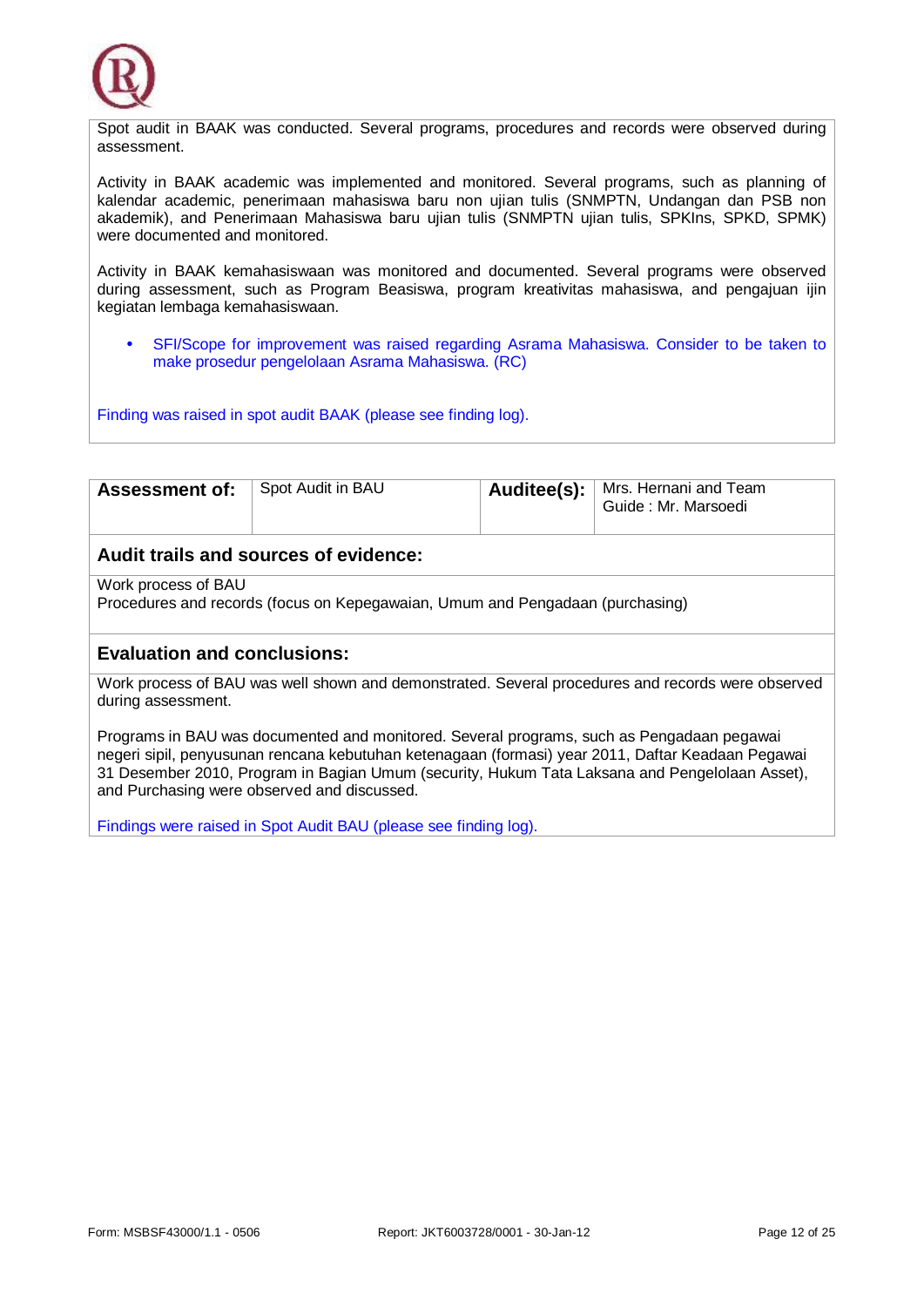

| <b>Assessment of:</b>                 | Document review: LP3 |  | Auditee(s):   Mr. Agus Suman; Mr. Syauki;<br>Mrs. Diana; Mrs. Lily Ekawati;<br>Mr. Kusnadi<br>Guide: Mr. Marsoedi |  |  |  |  |
|---------------------------------------|----------------------|--|-------------------------------------------------------------------------------------------------------------------|--|--|--|--|
| Audit trails and seuress of suidenseu |                      |  |                                                                                                                   |  |  |  |  |

**Document review LP3**

Organization Structure Quality Manual and quality objective Quality Procedure Document Internal and External Internal Audit Management Review

### **Evaluation and conclusions:**

### Document Review LP3

Overall, requirement for ISO 9001:2008 in LP3 was implemented and documented. Organization chart was established.

It was found that proposed scope of certification was applicable in LP3. Quality policy and quality objectives, including strategy to achieve, have been defined and implemented. Other requirements, such as Internal Communication, Working Environmental, and Infrastructure have also clearly defined in the quality manual.

The requirement of mandatory documented procedures was also established, such as: *Document Control procedure*; Record *Control*; *Audit Mutu Internal*; Ketidaksesuaian *Produk (non conformance product) and* Corrective *Preventive Action.*

Sample was taken on Gap Analysis, monitoring of Quality objective, tinjauan manajemen, manual prosedur kerjasama and monitoring program kerja of LP3.

RC/Required Correction was raised as follow:

- Management review should be implemented in fixed schedule, such as every 6 month or every year. (RC).
- Draft MoU/Contract should be standardized. (RC)

Findings were issued in Document Review LP3 (please see finding log).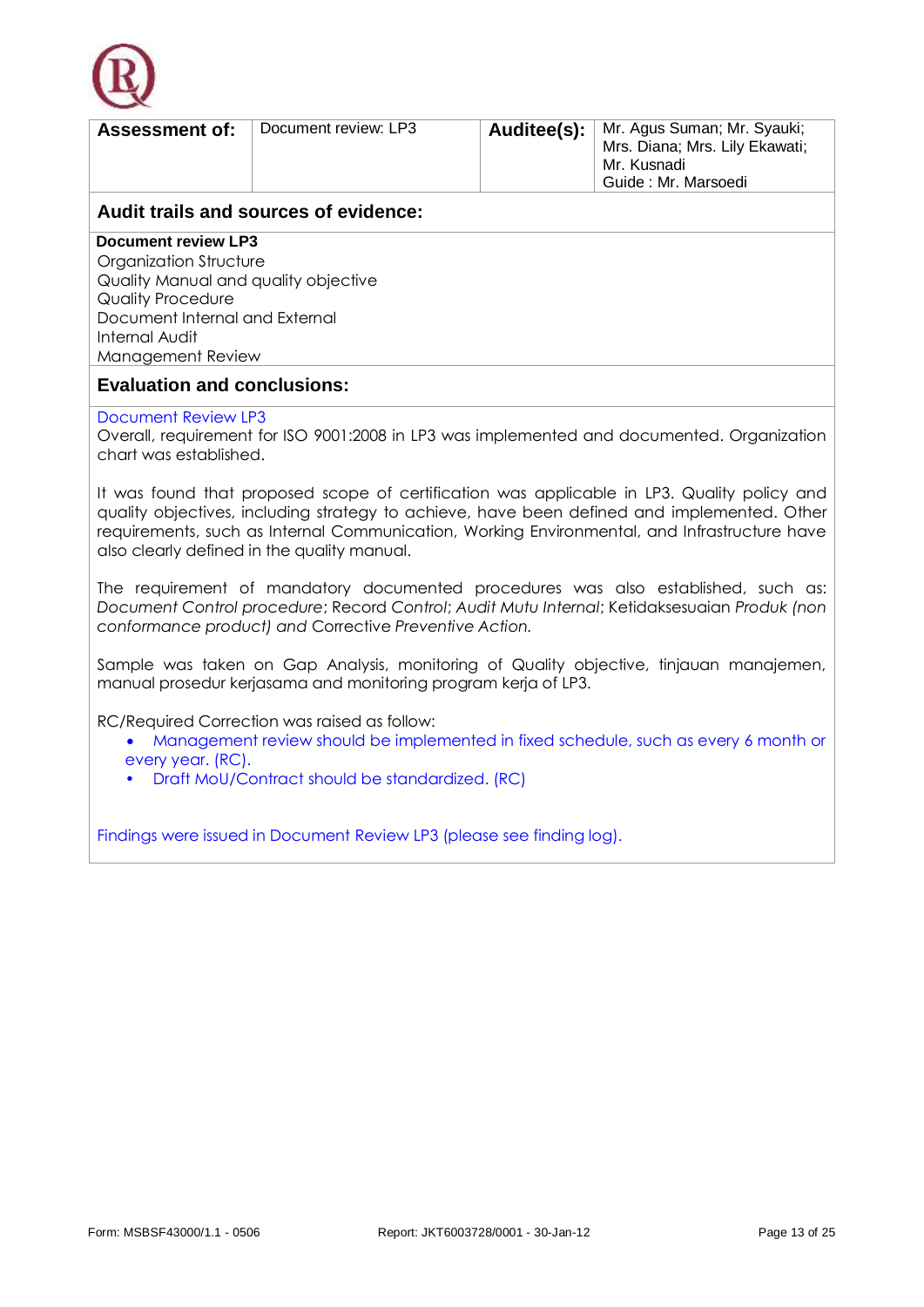

| <b>Assessment of:</b>                                                                                                                                                                                                                                                                                                       | Document review LPPM |  | <b>Auditee(s):</b>   Mrs. Siti Chuzaemi; Mrs.<br>Multidiah; Mr. Nurhamdani; Mr.<br>Eko<br>Guide: Mr. Marsoedi |  |  |  |  |  |
|-----------------------------------------------------------------------------------------------------------------------------------------------------------------------------------------------------------------------------------------------------------------------------------------------------------------------------|----------------------|--|---------------------------------------------------------------------------------------------------------------|--|--|--|--|--|
| Audit trails and sources of evidence:                                                                                                                                                                                                                                                                                       |                      |  |                                                                                                               |  |  |  |  |  |
| <b>Document review LPPM</b>                                                                                                                                                                                                                                                                                                 |                      |  |                                                                                                               |  |  |  |  |  |
| $Q_{\text{max}} = -1$ $\frac{1}{2}$ $\frac{1}{2}$ $\frac{1}{2}$ $\frac{1}{2}$ $\frac{1}{2}$ $\frac{1}{2}$ $\frac{1}{2}$ $\frac{1}{2}$ $\frac{1}{2}$ $\frac{1}{2}$ $\frac{1}{2}$ $\frac{1}{2}$ $\frac{1}{2}$ $\frac{1}{2}$ $\frac{1}{2}$ $\frac{1}{2}$ $\frac{1}{2}$ $\frac{1}{2}$ $\frac{1}{2}$ $\frac{1}{2}$ $\frac{1}{2}$ |                      |  |                                                                                                               |  |  |  |  |  |

Organization Structure Quality Manual and quality objective Quality Procedure Document Internal and External Internal Audit Management Review

### **Evaluation and conclusions:**

### Document Review LPPM

Overall, requirement for ISO 9001:2008 in LPPM was developed, implemented and monitored. Organization chart was established to support activity in LPPM.

It was confirmed that the proposed scope of certification was applicable. The quality policy and quality objectives, including strategy to achieve, have been defined and implemented. Other requirements, such as Internal Communication, Working Environmental, and Infrastructure have also clearly defined in the quality manual.

The requirement of mandatory documented procedures were also developed, such as: *Document Control procedure*; Record *Control*; *Audit Mutu Internal*; *Ketidaksesuaian Produk (non conformance product) and Corrective Preventive Action.*

Sample was taken on internal audit result, tinjauan manajemen and Project monitoring on DIKTI Project.

RC/Required Correction were raised as follow:

- It is recommended to make Procedure of Internal audit in general (no need to put Internal audit result in procedure. (RC)
- It is recommended to add note about desentralisasi/sentralisasi in Prosedur pengelolaan informasi, penelitian, pengabdian kepada masyarakat. (RC)
- It is considered to make Survey pelanggan compare with others university or expectation of customer.

Findings were issued in Document Review LPPM (please see finding log).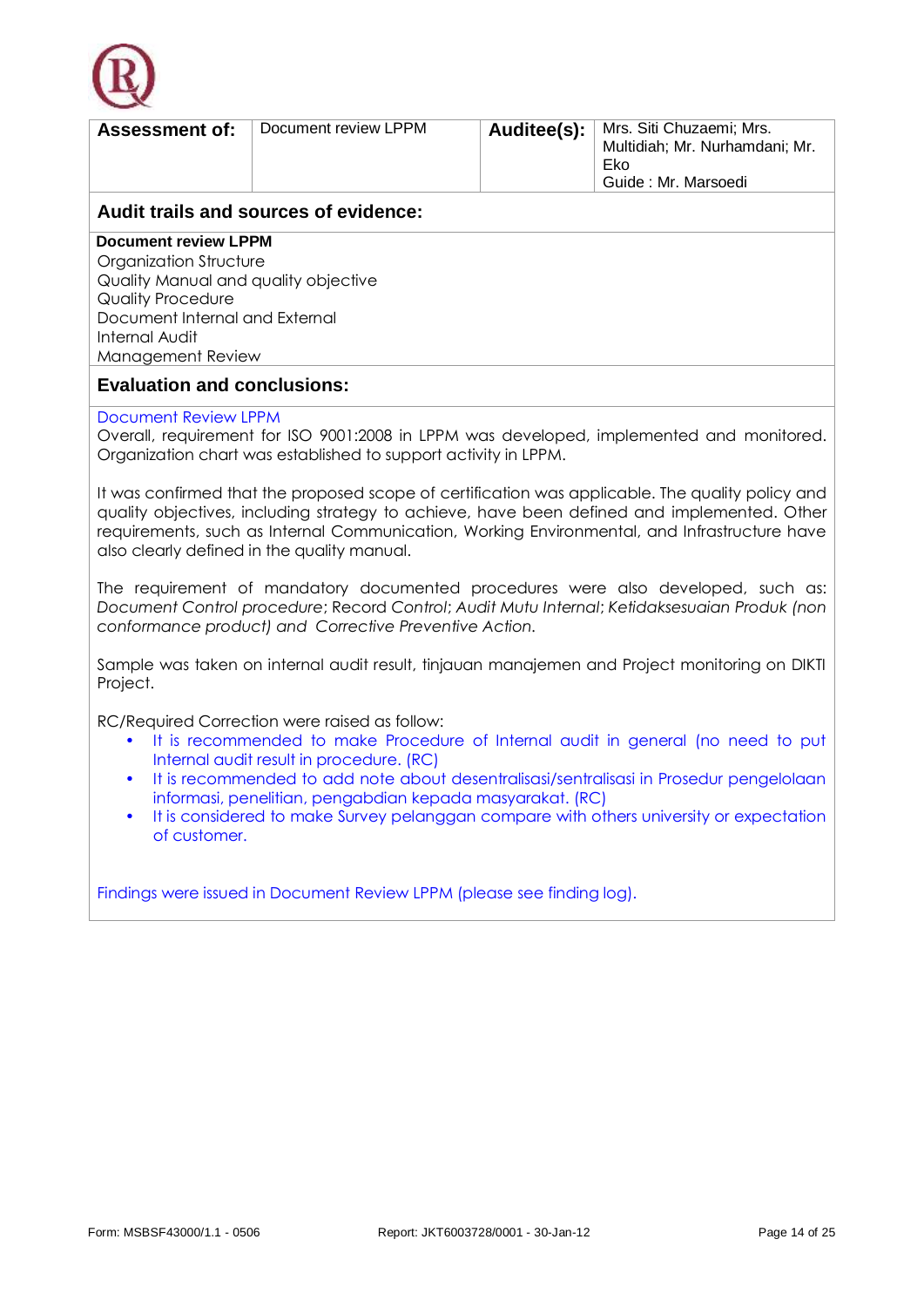

| <b>Assessment of:</b>                               | <b>BAPSI &amp; BAK</b><br>(Document & Spot Review) |  | <b>Auditee(s):</b>   Mrs. Titin, Mr. Puji, Mr. Sugeng<br>Mr. Sarif Utomo, Mr. Hartono,<br>Mrs. Sari, Mr. Sutikno, Mr Lulut. |  |  |  |  |  |
|-----------------------------------------------------|----------------------------------------------------|--|-----------------------------------------------------------------------------------------------------------------------------|--|--|--|--|--|
|                                                     | Audit trails and sources of evidence:              |  |                                                                                                                             |  |  |  |  |  |
| Manual Mutu BAPSI<br>• Structure Organization BAPSI |                                                    |  |                                                                                                                             |  |  |  |  |  |

- Manual Mutu BAK
- Structure Organization BAK
- Bulletin Prasetya edition 545-XIX and 546-XIX
- Some Procedures
- Mangement Review Report
- Internal Audit Report

### **Evaluation and conclusions:**

#### BAPSI & BAK:

The requirement of mandatory documented procedures was developed, e.g. *Document Control procedure*; *Record Control Procedure*; *Audit Mutu Internal*; *Ketidaksesuaian Produk (Non-conformance) Procedure,* and *Corrective Preventive Action.* Their implementations were also observed, e.g. master list of documents and records, and result of internal audit report. The management review was also implemented and recorded.

The organization chart and Job description were demonstrated and properly defined.

**Potential Minor Finding** was raised for some of important point Quality Manual and Mandatory activities. See log finding table for detail.

**Requires For Improvement** was noted for BAPSI & BAK :

BAPSI:

• Require improvement to maintain an activity for handling non conformance product, e.g. List Report and Corrective Action Plan. During audit founded "Bulletin Prasetya" edition 545-XIX has been identified have mistake person name was printed; however records of List Report and corrective action plan was not maintained.

BAK:

• Require improvement to conducted internal audit for all work process area. During audit founded records of latest internal audit (9-Jun-11) was not coverage all work process area as per mentioned in structure organization.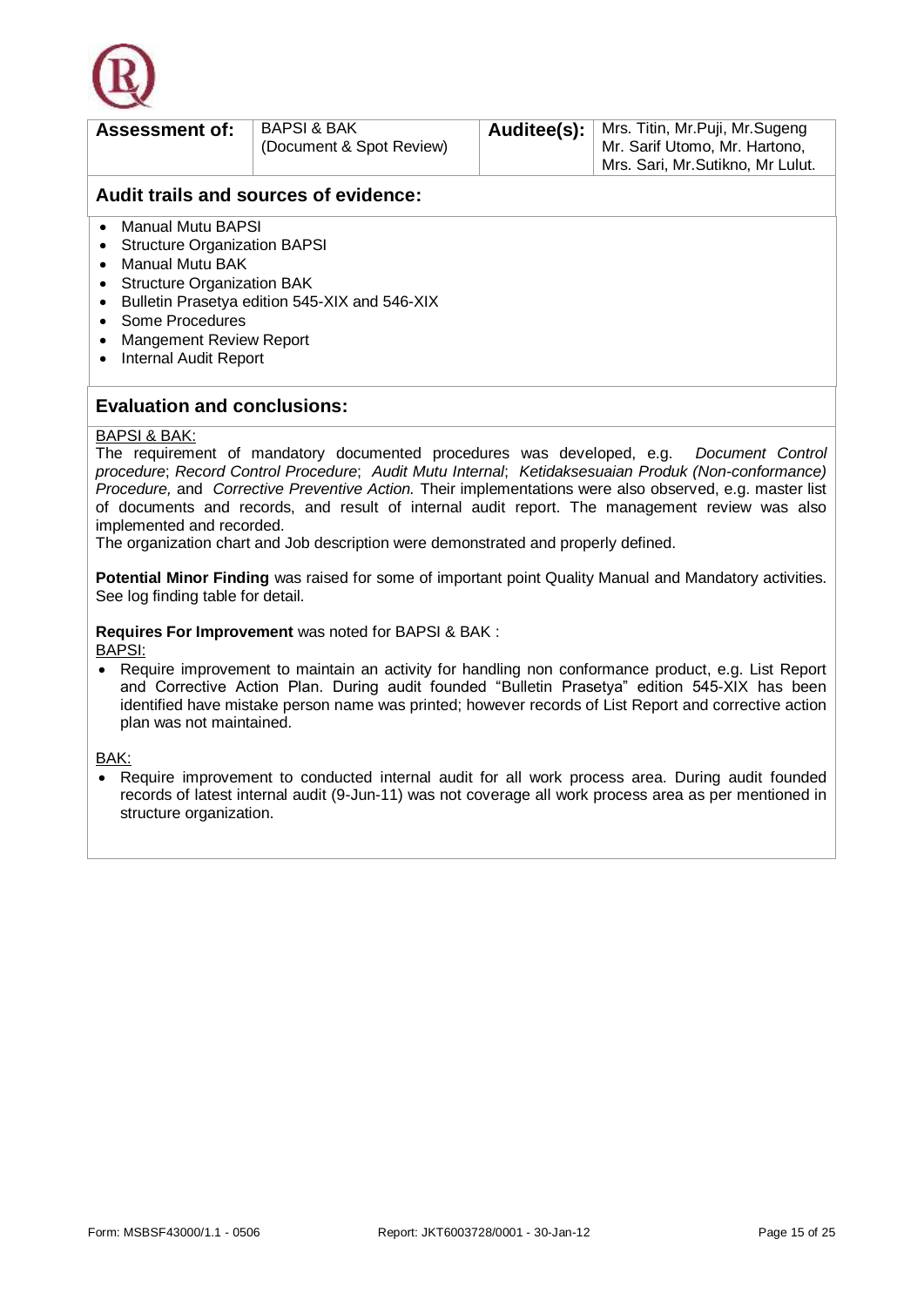

| <b>Assessment of:</b> | <b>Review Dokumen:</b><br>Fakultas MIPA &<br>Jurusan Kimia |  | <b>Auditee(s):</b>   Mr. Marjono. Mr. Setyawan,<br>Mr.MF Rahman, Mr Agung<br>Pramana, Mrs. Endang and<br>others was listed in Attendance<br>List |
|-----------------------|------------------------------------------------------------|--|--------------------------------------------------------------------------------------------------------------------------------------------------|
|-----------------------|------------------------------------------------------------|--|--------------------------------------------------------------------------------------------------------------------------------------------------|

- Manual Mutu Fakultas MIPA
- Structure Organization FAkultas MIPA
- Manual Mutu Jurusan Kimia
- Structure Organization Jurusan Kimia
- Some procedures
- Management Review Report
- internal Audit Report

### **Evaluation and conclusions:**

- In general, Quality Management system has been implemented following procedure. The requirements of mandatory documented procedures were also developed, e.g. *Document Control procedure*; *Record Control Procedure*; *Audit Mutu Internal*; *Ketidaksesuaian Produk (Non-conformance) Procedure,* and *Corrective Preventive Action.*
- Their implementations were also observed, e.g. master list of documents and records, internal audit report. The management review was also implemented and recorded. **Require for Improvement** was noted for implementation Internal audit shall be coverage all work process area.

**Potential Minor Finding** was raised for some of important point Quality Manual and Mandatory activities. See log finding table for detail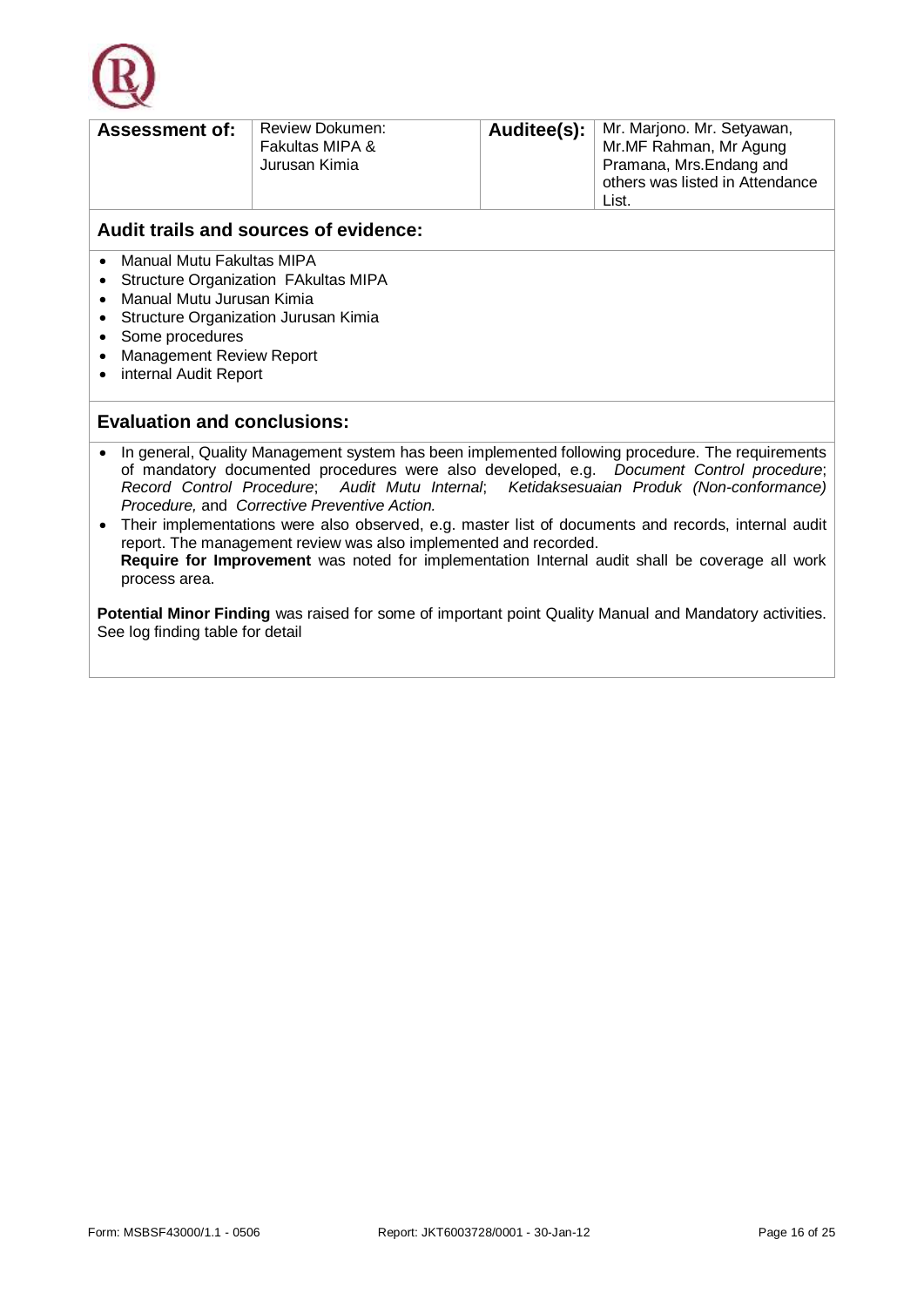# **3. Assessment Findings Log - ISO 9001:2008**

<span id="page-16-0"></span>

| Grade<br>1                                                 | <b>Status</b><br>$\mathbf{2}$ | <b>Finding</b><br>3                                                                                                                                                                                                                                                                                                                                                                                                                                                                                                                                                                                                                                                                                                        | <b>Corrective action review</b><br>4                               | Process / aspect<br>5                                                 | <b>Date</b><br>6 | Reference<br>7                                    | <b>Clause</b><br>8 |
|------------------------------------------------------------|-------------------------------|----------------------------------------------------------------------------------------------------------------------------------------------------------------------------------------------------------------------------------------------------------------------------------------------------------------------------------------------------------------------------------------------------------------------------------------------------------------------------------------------------------------------------------------------------------------------------------------------------------------------------------------------------------------------------------------------------------------------------|--------------------------------------------------------------------|-----------------------------------------------------------------------|------------------|---------------------------------------------------|--------------------|
| Potential<br>Major NC                                      | <b>New</b>                    | DOC REVIEW (Supporting activities such as LSIH,<br>TIK, Poliklinik, PPA, PIBLAM, UB Press, etc)<br>Quality objective was observed different between<br>indicator and object to be measured. The indicator<br>was "Info vacancy 10% growth from last year" but<br>measurement was "number of company that<br>registered vacancy information". See JPC report.<br>Objective to measure service level agreement<br>(SLA) of internet connection has been set.<br>However, summary report has not been prepared<br>yet though raw data was already available. See<br>TIK.                                                                                                                                                      |                                                                    | Doc review - Quality<br>Objectives supporting process                 | 27 Jun 11        | 1107RAZ01                                         | 5.5                |
| Potential<br>Major NC                                      | <b>New</b>                    | Job specification / competency requirement was not<br>always provided to ensure that personnel who in<br>charge for respective process was qualified to<br>execute the job. See job at LSIH for position<br>Technical manager and Quality manager.<br>Not all documented procedure has included<br>$\bullet$<br>arrangement to control quality record. LSIH has<br>established documented procedure namely<br>"Prosedur pengendalian dokumen and rekaman" but<br>aspect of quality record control was not available.<br>Note: actually, LSIH has established doc that refer to ISO<br>17025; organization just need to add ISO 9001:2008 as<br>normative reference then such doc can be used as ISO<br>9001:2008 document. |                                                                    | Doc review - Job competency 27 Jun 11 1107RAZ02<br>supporting process |                  |                                                   | 6.2.2              |
| Potential<br>Major NC                                      | New                           | DOC REVIEW AND SPOT ASSESSMENT (FAK<br><b>KEDOKTERAN)</b><br>Control of document was not always managed<br>$\bullet$<br>properly. Approval and controlled stamp was not<br>available. See doc at Nurse Dept of Medical<br>Faculty.<br>Normative reference to established documented<br>procedure that relate to curriculum development<br>was not always provided as well.<br>System to control external document was not<br>always defined to ensure that all document that<br>used as reference to established internal document<br>always updated. See at PD Dept.                                                                                                                                                      |                                                                    | Doc review - Doc control FK                                           | 27 Jun 11        | 1107RAZ03                                         | 4.2.4              |
| 1. Grading of the finding *                                |                               | 2. New, Open, Closed                                                                                                                                                                                                                                                                                                                                                                                                                                                                                                                                                                                                                                                                                                       | 3. Description of the LRQA finding                                 | 4. Review by LRQA                                                     |                  | 5. Process, aspect, department or theme           |                    |
| 6. Date of the finding<br>* Major NC = Major nonconformity |                               | 7. YYMM <lnitials>seq.#<br/>Minor <math>NC =</math> Minor nonconformity</lnitials>                                                                                                                                                                                                                                                                                                                                                                                                                                                                                                                                                                                                                                         | 8. Clause of the applicable standard<br>$RC = Requires correction$ | SFI = Scope for improvement                                           |                  | xLRQA = Issue for follow-up by LRQA at next visit |                    |
|                                                            |                               |                                                                                                                                                                                                                                                                                                                                                                                                                                                                                                                                                                                                                                                                                                                            |                                                                    |                                                                       |                  |                                                   |                    |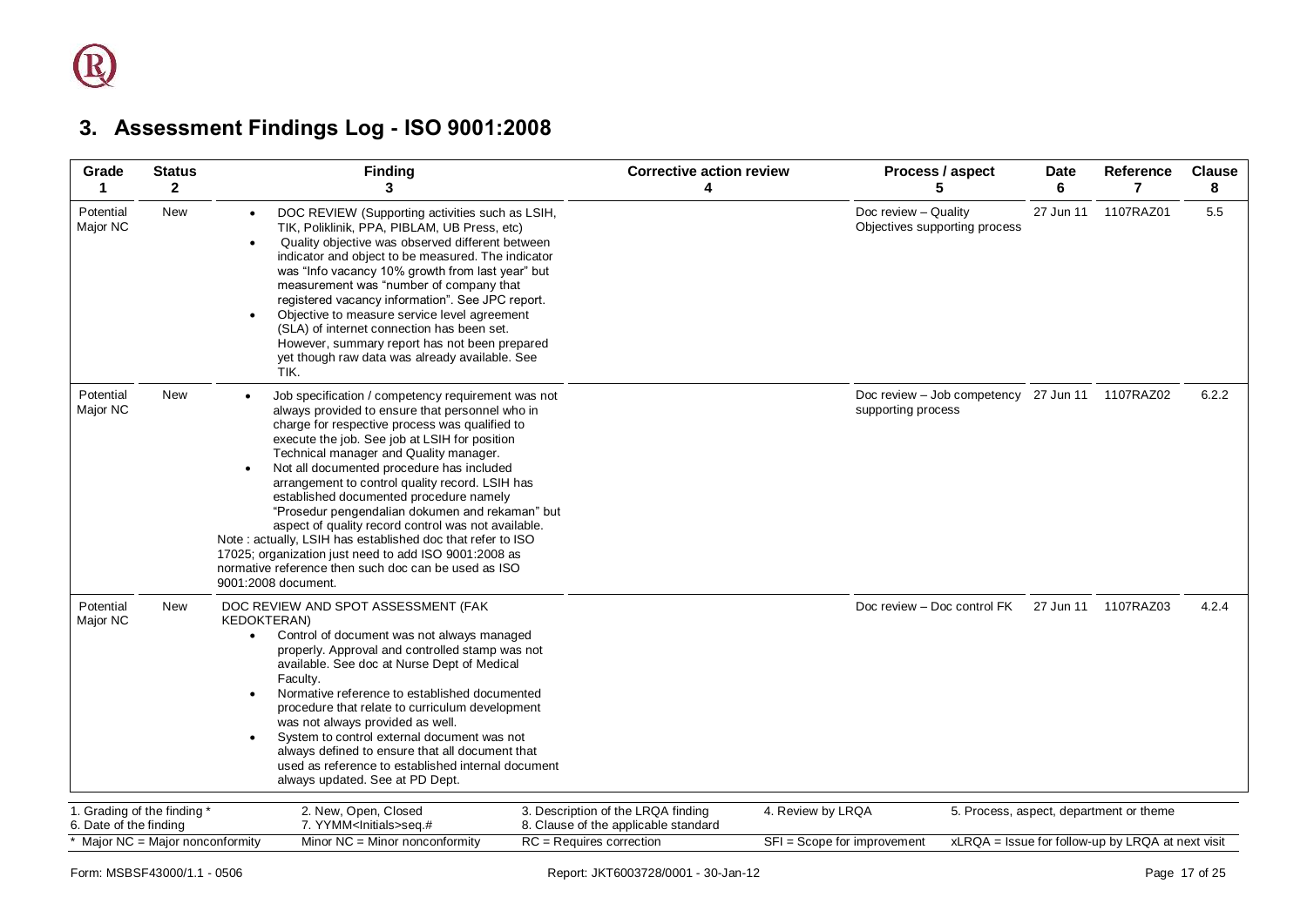

| Grade                 | <b>Status</b><br>$\mathbf{2}$ | <b>Finding</b><br>3                                                                                                                                                                                                                                                                                                                                                                                                                                                                                                                                            | <b>Corrective action review</b><br>Δ | Process / aspect<br>5                        | <b>Date</b><br>6 | <b>Reference</b>     | <b>Clause</b><br>8 |
|-----------------------|-------------------------------|----------------------------------------------------------------------------------------------------------------------------------------------------------------------------------------------------------------------------------------------------------------------------------------------------------------------------------------------------------------------------------------------------------------------------------------------------------------------------------------------------------------------------------------------------------------|--------------------------------------|----------------------------------------------|------------------|----------------------|--------------------|
| Potential<br>Minor NC | <b>New</b>                    | Renstra that has been developed at Medical Faculty was not<br>always inline with those at University level. For instance, it<br>was stated that indicator of graduate quality is international<br>recognition from WFME; however, in document Renstra of<br>University aspect of graduate quality has not been defined<br>yet. See also indicator of process quality of education defined<br>at faculty that was not found its relevancy to University<br>Renstra.                                                                                             |                                      | Doc review - Renstra<br>alignment FK         | 28 Jun 11        | 1107RAZ04            | 5.4                |
| Potential<br>Major NC | <b>New</b>                    | Internal audit and management review has been done with<br>refer to documented procedure (MP) and also Manual Mutu<br>(MM); however, it was observed that following discrepancy<br>noted.<br>Checklist internal audit has not been prepared as<br>requested by MP internal audit.<br>Frequency of internal audit has not been defined in<br>related documented procedure which was not<br>compliance with ISO clause 8.2.2. See at PSIG.<br>At PSIK, it was observed that auditee not clear<br>stated. It only stated PSIK without specific area /<br>process. |                                      | Internal audit - Spot<br>assessment at FK    |                  | 28 Jun 11  1107RAZ05 | 8.2.1              |
| Potential<br>Major NC | New                           | Management review was completed in regular manner but no<br>specific documented procedure was defined to explain the<br>nature of management review in term of frequency,<br>discussion agenda, to ensure all mandatory agenda required<br>by ISO standard has met. See at PSIG and PSIK.                                                                                                                                                                                                                                                                      |                                      | Management review - Spot<br>assessment at FK |                  | 28 Jun 11 1107RAZ06  | 5.6                |
| Potential<br>Minor NC | New                           | Evaluation of teaching learning was defined in "MP Evaluasi<br>proses belajar mengajar". It was stated that formulation to get<br>final score is "50% x TM and 50% of KU". However, this<br>formulation has no valid justification from normative reference<br>such as Pedoman akademik and Guideline from BAN PT.                                                                                                                                                                                                                                             |                                      | Teaching learning - Spot<br>assessment at FK |                  | 28 Jun 11  1107RAZ07 | 7.5                |
| Potential<br>Major NC | <b>New</b>                    | Competency requirement was not defined in a documented<br>procedure and record to ensure that personnel who in charge<br>to do the job is suitable. Actually, competency requirement<br>was available in the form statutory regulation; however, those<br>documents was not identified and referred as normative<br>document. See PSIK and PD Dept.                                                                                                                                                                                                            |                                      | Doc control - Spot<br>assessment at FK       | 28 June<br>11    | 1107RAZ08            | 6.2.2<br>4.2.3     |

| Grading of the finding *<br>6. Date of the finding | 2. New, Open, Closed<br>7. YYMM <initials>seq.#_</initials> | 3. Description of the LRQA finding<br>8. Clause of the applicable standard | 4. Review by LRQA           | 5. Process, aspect, department or theme           |
|----------------------------------------------------|-------------------------------------------------------------|----------------------------------------------------------------------------|-----------------------------|---------------------------------------------------|
| * Major NC = Major nonconformity                   | Minor $NC =$ Minor nonconformity                            | $RC = Requires correction$                                                 | SFI = Scope for improvement | xLRQA = Issue for follow-up by LRQA at next visit |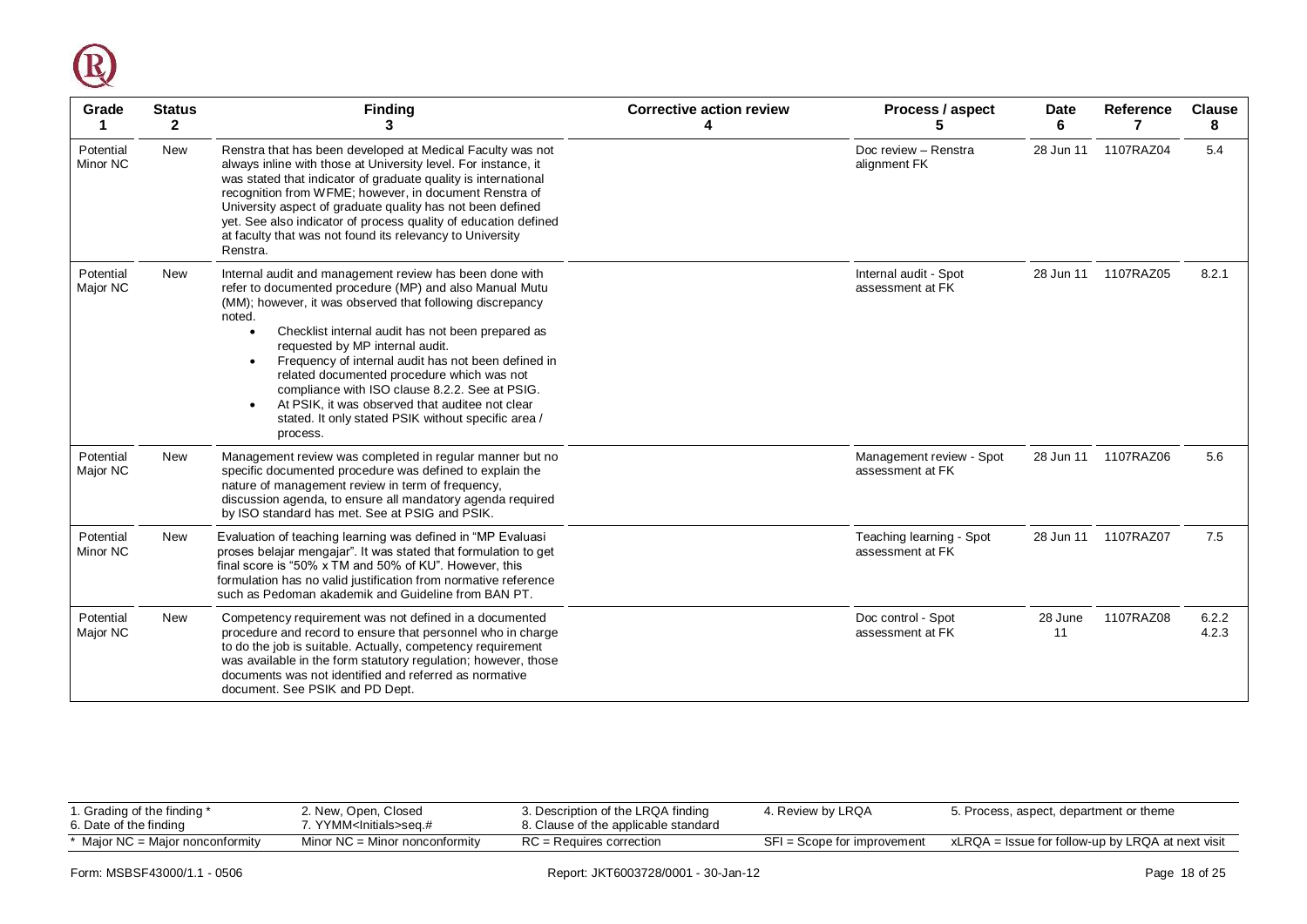$\bigcirc$ 

| Grade                 | <b>Status</b> | <b>Finding</b>                                                                                                                                                                                                                                                                                                                                                                        | <b>Corrective action review</b> | Process / aspect                          | <b>Date</b> | Reference | <b>Clause</b> |
|-----------------------|---------------|---------------------------------------------------------------------------------------------------------------------------------------------------------------------------------------------------------------------------------------------------------------------------------------------------------------------------------------------------------------------------------------|---------------------------------|-------------------------------------------|-------------|-----------|---------------|
| Potential<br>Minor NC | New           | In regard to lab visit, it was observed (3).<br>System to maintain laboratory equipment such as<br>microscope, spectrometer, autoclave etc was not defined yet.<br>Cleanliness of room that use for storing lab equipment has to<br>be improved. See microscope store room.<br>List of equipment need to be distributed at all relevant lab, not<br>only kept at administrative room. |                                 | Infrastructure - Spot<br>assessment at FK | 28 June     | 1107RAZ09 | 6.3           |

| r. Grading of the finding *<br>6. Date of the finding | 2. New, Open, Closed<br>. YYMM <lnitials>seq.#</lnitials> | 3. Description of the LRQA finding<br>8. Clause of the applicable standard | 4. Review by LRQA           | 5. Process, aspect, department or theme           |
|-------------------------------------------------------|-----------------------------------------------------------|----------------------------------------------------------------------------|-----------------------------|---------------------------------------------------|
| $*$ Major NC = Major nonconformity                    | Minor $NC =$ Minor nonconformity                          | $RC =$ Requires correction                                                 | SFI = Scope for improvement | xLRQA = Issue for follow-up by LRQA at next visit |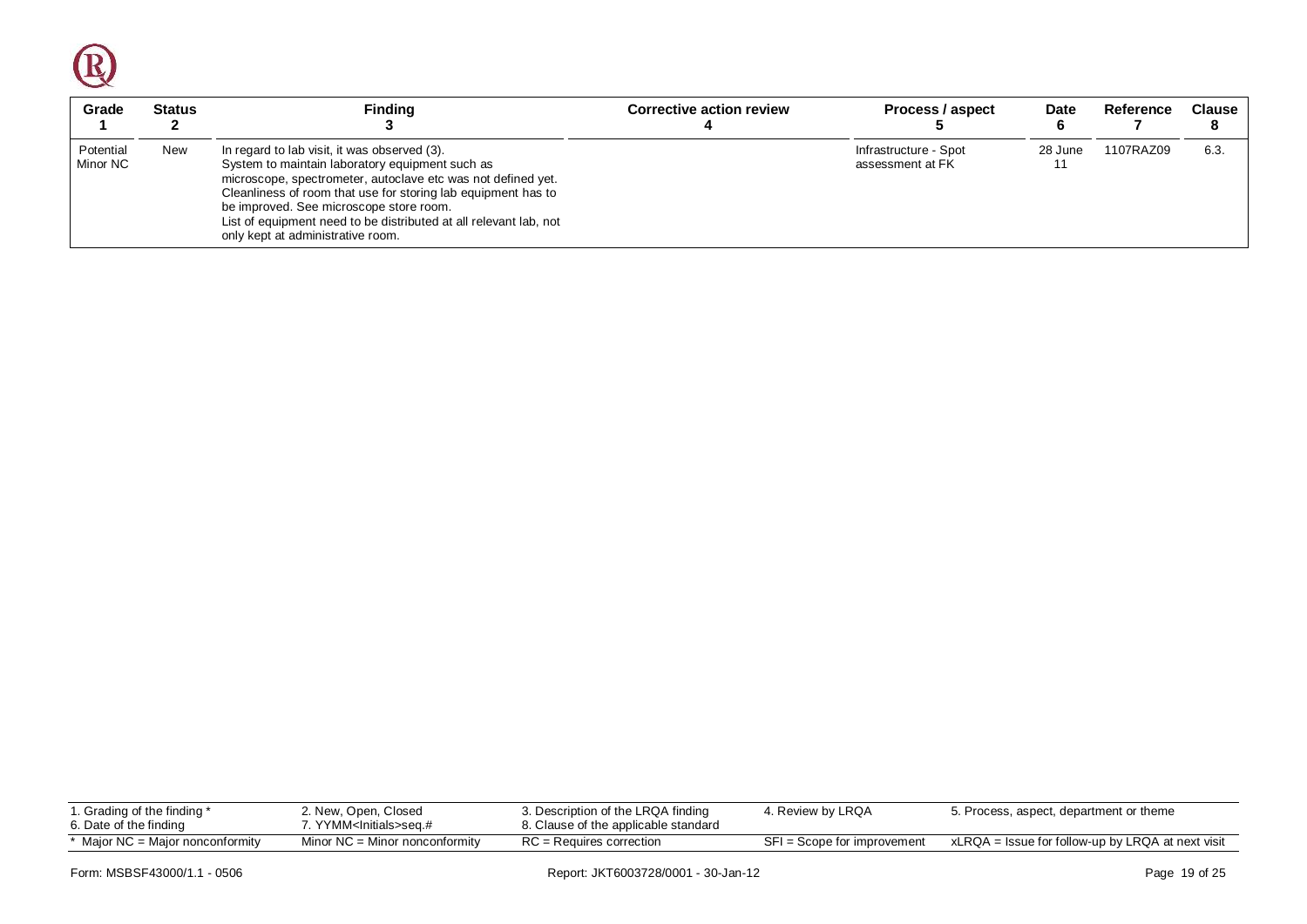| Grade                 | <b>Status</b><br>$\mathbf{2}$ | <b>Finding</b>                                                                                                                                      | <b>Corrective action review</b><br>Δ | Process / aspect<br>5  | <b>Date</b><br>6 | Reference                  | <b>Clause</b><br>8 |
|-----------------------|-------------------------------|-----------------------------------------------------------------------------------------------------------------------------------------------------|--------------------------------------|------------------------|------------------|----------------------------|--------------------|
| Potential<br>Minor NC | <b>New</b>                    | Description of the interaction between clausal and work<br>procedure were not determined in Quality Manual.                                         |                                      | <b>BAPSI</b>           | 28 Jun 11        | 0006JKALSD<br>01           | 4.2.2              |
| Potential<br>Minor NC | <b>New</b>                    | Objective target for has been determined, however<br>consistency for monitoring achievement has not shown during<br>audit.                          |                                      | <b>BAPSI</b>           |                  | 28 Jun 11 0006JKALSD<br>02 | 5.4.1              |
| Potential<br>Minor NC | <b>New</b>                    | Management review has been conducted, however some of<br>mandatory agendas has not reviewed yet                                                     |                                      | <b>BAPSI</b>           | 28 Jun 11        | 0006JKALSD<br>03           | 5.6.1              |
| Potential<br>Minor NC | <b>New</b>                    | Exclude Clausal and Description of the interaction between<br>clausal and work procedure were not determined in Quality<br>Manual.                  |                                      | <b>BAK</b>             |                  | 28 Jun 11 0006JKALSD<br>04 | 4.2.2              |
| Potential<br>Minor NC | <b>New</b>                    | Management review has been conducted, however some of<br>mandatory agendas has not reviewed yet                                                     |                                      | <b>BAK</b>             | 28 Jun 11        | 0006JKALSD<br>05           | 5.6.1              |
| Potential<br>Minor NC | <b>New</b>                    | Objective target for has been determined, however<br>consistency for monitoring achievement has not shown during<br>audit                           |                                      | <b>BAK</b>             | 28 Jun 11        | 0006JKALSD<br>06           | 5.4.1              |
| Potential<br>Minor NC | <b>New</b>                    | Method for Control and Identification of records Retention was<br>not determined. Clausal 4.2.4)                                                    |                                      | <b>BAK</b>             | 28 Jun 11        | 0006JKALSD<br>07           | 4.2.4              |
| Potential<br>Minor NC | <b>New</b>                    | Quality Manual has not determine :<br>• Exclude Clausal and explanation.<br>• Description of the interaction between clausal and work<br>procedure. |                                      | F.MIPA                 | 28 Jun 11        | 0006JKALSD<br>08           | 4.2.2              |
| Potential<br>Minor NC | <b>New</b>                    | Method for Control and Identification of records Retention was<br>not determined. Clausal 4.2.4).                                                   |                                      | F.MIPA & Jurusan Kimia |                  | 28 Jun 11 0006JKALSD<br>09 | 4.2.4              |
| Potential<br>Minor NC | New                           | Objective target for has been determined, however<br>consistency for monitoring achievement has not shown during<br>audit                           |                                      | F.MIPA                 | 28 Jun 11        | 0006JKALSD<br>10           | 5.4.1              |
| Potential<br>Minor NC | <b>New</b>                    | Management review has been conducted; however some of<br>mandatory agendas have not reviewed yet.                                                   |                                      | F.MIPA                 |                  | 28 Jun 11 0006JKALSD<br>11 | 5.6.1              |
| Minor NC              | <b>New</b>                    | External Document used was not monitored properly for listed<br>and distributions controlled                                                        |                                      | <b>F MIPA</b>          | 28 Jun 11        | 0006JKALSD<br>12           | 4.2.3              |

<span id="page-19-0"></span>

| 1. Grading of the finding *<br>6. Date of the finding | 2. New, Open, Closed<br>`YYMM <lnitials>seɑ.#_</lnitials> | 3. Description of the LRQA finding<br>8. Clause of the applicable standard | 4. Review by LRQA             | 5. Process, aspect, department or theme           |
|-------------------------------------------------------|-----------------------------------------------------------|----------------------------------------------------------------------------|-------------------------------|---------------------------------------------------|
| Maior NC = Maior nonconformity                        | Minor $NC =$ Minor nonconformity                          | $RC = Requires correction$                                                 | $SFI = Score for improvement$ | xLRQA = Issue for follow-up by LRQA at next visit |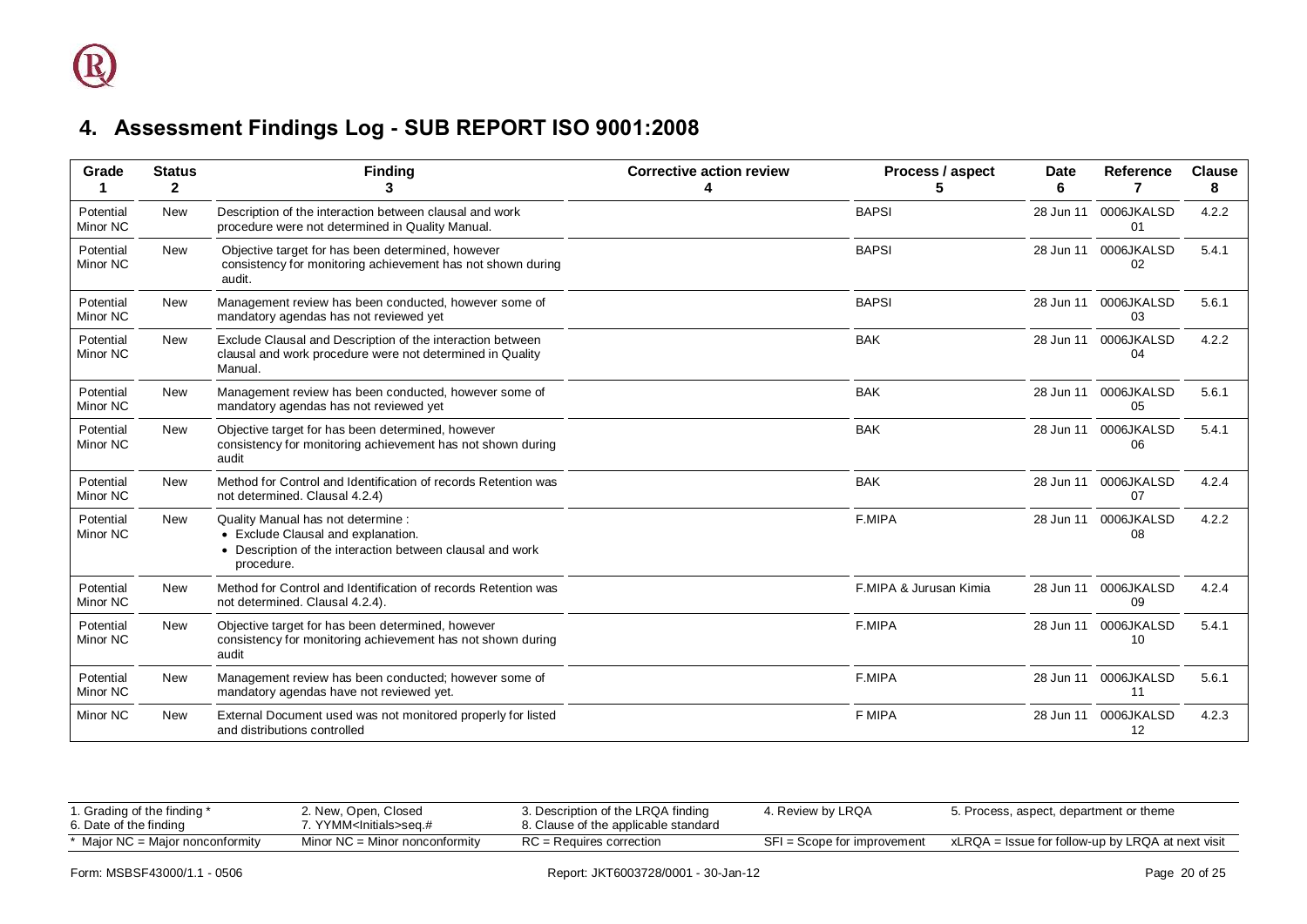| Grade                 | <b>Status</b><br>$\mathbf{2}$ | <b>Finding</b><br>3                                                                                                                                                                                         | <b>Corrective action review</b><br>4 | Process / aspect       | <b>Date</b><br>6 | Reference<br>7          | <b>Clause</b><br>8 |
|-----------------------|-------------------------------|-------------------------------------------------------------------------------------------------------------------------------------------------------------------------------------------------------------|--------------------------------------|------------------------|------------------|-------------------------|--------------------|
| Potential<br>Minor NC | <b>New</b>                    | There is no evidence of Internal Audit result.                                                                                                                                                              |                                      | Document Review BAAK   | 27 Jun 11        | 1107ANZ_001 8.2.2       |                    |
| Potential<br>Minor NC | New                           | There is no evidence of Quality Objective monitoring such<br>as every month, every quarter, etc.                                                                                                            |                                      | Document Review BAAK   | 27 Jun 11        | 1107ANZ_002 5.4.1       |                    |
| Potential<br>Minor NC | <b>New</b>                    | Some of Quality Objective was not reported frequently,<br>such as Ketepatan pelaksanaan proses pengadaan barang.                                                                                            |                                      | Document Review BAU    | $27$ Jun 11      | 1107ANZ_003 5.4.1       |                    |
| Potential<br>Minor NC | New                           | Form Kalender Akademik was established; however<br>revision number was not implemented yet.                                                                                                                 |                                      | <b>Spot Audit BAAK</b> | 28 Jun 11        | 1107ANZ_004 4.2.3       |                    |
| Potential<br>Minor NC | <b>New</b>                    | Implementation of Penerimaan mahasiswa baru ujian tulis<br>(SNMPTN ujian tulis, SPKIns, SPKD, SPMK) was<br>monitored; however Procedure of that activity was not<br>reviewed regarding online registration. |                                      | Spot audit BAAK        | 28 Jun 11        | 1107ANZ 005 7.5.1       |                    |
| Potential<br>Minor NC | <b>New</b>                    | Implementation of maintenance programs such as AC,<br>Generator was conducted; however evidence of that<br>activities were not established.                                                                 |                                      | Spot Audit BAU         | 28 Jun 11        | 1107ANZ_006 7.5.1       |                    |
| Potential<br>Minor NC | New                           | Hasil keliling Kampus was implemented; however follow up<br>of it such as PIC and due date was not recorded. It is<br>important to do that for easy monitoring.                                             |                                      | Spot audit BAU         | 28 Jun 11        | 1107ANZ_007 7.5.1       |                    |
| Potential<br>Minor NC | <b>New</b>                    | Evaluation of Supplier/rekanan/penyedia<br>jasa was<br>implemented; however It is recommended to summarize<br>and analyze Evaluation of supplier/rekanan/penyedia jasa.                                     |                                      | Spot Audit BAU         | 28 Jun 11        | 1107ANZ 008 7.4.1       |                    |
| Potential<br>Minor NC | <b>New</b>                    | There is no evidence of monitoring of pelaksanaan<br>workshop as quality objective of maping kompetensi.                                                                                                    |                                      | Doc Review LP3         | 27 Jun 11        | 1107ANZ_009 5.4.1/7.5.1 |                    |
| Potential<br>Minor NC | <b>New</b>                    | Realization of program kerja LP3-UB should be recorded in<br>Program kerja LP3-UB.                                                                                                                          |                                      | Doc Review LP3         | 27 Jun 11        | 1107ANZ_010 7.5.1       |                    |
| Potential<br>Minor NC | <b>New</b>                    | Agenda of Management review should be referred to<br>clausul 5.6.2                                                                                                                                          |                                      | Doc Review LP3         | 27 Jun 11        | 1107ANZ_011 5.6.2       |                    |
| Potential<br>Minor NC | New                           | Follow up of hasil peta kompetensi was not yet<br>implemented, such as Internal auditor ISO 9001:2008.                                                                                                      |                                      | Doc Review LP3         | 27 Jun 11        | 1107ANZ_012 6.2.2       |                    |

<span id="page-20-0"></span>

| 1. Grading of the finding *        | 2. New, Open, Closed             | 3. Description of the LRQA finding   | 1. Review by LRQA           | 5. Process, aspect, department or theme           |
|------------------------------------|----------------------------------|--------------------------------------|-----------------------------|---------------------------------------------------|
| 6. Date of the finding             | YYMM <lnitials>seq.#</lnitials>  | 8. Clause of the applicable standard |                             |                                                   |
| $*$ Major NC = Major nonconformity | Minor $NC =$ Minor nonconformity | $RC = Requires correction$           | SFI = Scope for improvement | xLRQA = Issue for follow-up by LRQA at next visit |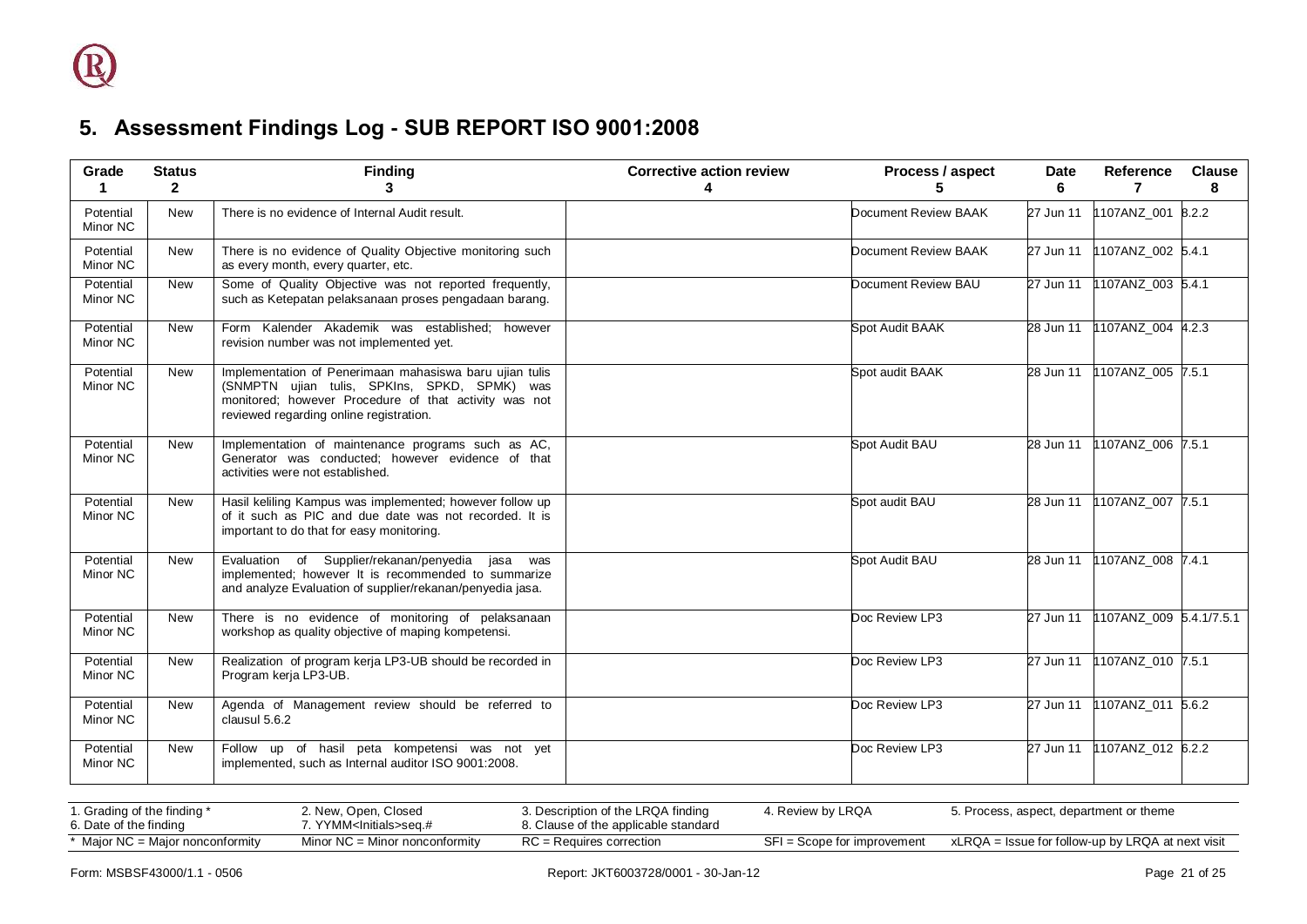| Grade                    | <b>Status</b><br>2 | <b>Finding</b>                                                                                                                                                                                                                                                                                                                                                                                                                          | <b>Corrective action review</b> | Process / aspect                                       | <b>Date</b><br>6. | <b>Reference</b> | <b>Clause</b><br>8 |
|--------------------------|--------------------|-----------------------------------------------------------------------------------------------------------------------------------------------------------------------------------------------------------------------------------------------------------------------------------------------------------------------------------------------------------------------------------------------------------------------------------------|---------------------------------|--------------------------------------------------------|-------------------|------------------|--------------------|
| Potential<br>Minor NC    | New                | Control of document had been established both at quality<br>manual and at quality procedure. However, the scope was<br>only for internal document (Quality Procedure, Quality<br>Manual), the control of external document was not established<br>as required by ISO 9001:2008 clause 4.2.3 f. (MINOR)                                                                                                                                  |                                 | Faculty of Agriculture -<br><b>External Document</b>   | 29 Jun 11         | 1106SHS01        | 4.2.3.f            |
| Potential<br>Minor<br>NC | New                | Management review had been established on quality manual;<br>however the input of management review was only result of<br>Internal Audit. Clause 5.6.2 request :<br>Customer feed back<br>Process performance and product conformity<br>Status of preventive and corrective action<br>Follow up from previous management review<br>Changes that could affect the quality management system<br>Recommendation for improvement<br>(MINOR) |                                 | Faculty of<br>Engineering/Management<br>Review         | 29 Jun 11         | 1106SHS02        | 5.6.2              |
| Potential<br>Minor<br>NC | New                | Internal audit had been established at manual and at<br>procedure. However, clause 8.2.3 regarding selection the<br>auditor shall ensure objectivity and impartially of audit process<br>was not included at manual and at procedure. (MINOR)                                                                                                                                                                                           |                                 | Faculty of<br>Engineering/Internal Audit               | 29 Jun 11         | 1106SHS03        | 8.2.3              |
| Potential<br>Minor<br>NC | <b>New</b>         | There was no approval from lab responsible for any student<br>use the lab facility for Dwi Rahayu and Rois Al-Farisi. Such<br>facility had been delivered to user. It was not comply with the<br>organization procedure 00803 07 034. The procedure<br>requests an approval before the facility deliver to user.<br>(MINOR)                                                                                                             |                                 | Laboratory of Nutritional<br>Assessment/Facility at FK | 29 Jun 11         | 1106SHS04        | 6.3                |

<span id="page-21-0"></span>

| i. Grading of the finding *<br>6. Date of the finding | 2. New, Open, Closed<br>. YYMM <lnitials>seɑ.#_</lnitials> | 3. Description of the LRQA finding<br>8. Clause of the applicable standard | t. Review by LRQA           | 5. Process, aspect, department or theme           |
|-------------------------------------------------------|------------------------------------------------------------|----------------------------------------------------------------------------|-----------------------------|---------------------------------------------------|
| * Major NC = Major nonconformity                      | Minor $NC =$ Minor nonconformity                           | $RC =$ Requires correction                                                 | SFI = Scope for improvement | xLRQA = Issue for follow-up by LRQA at next visit |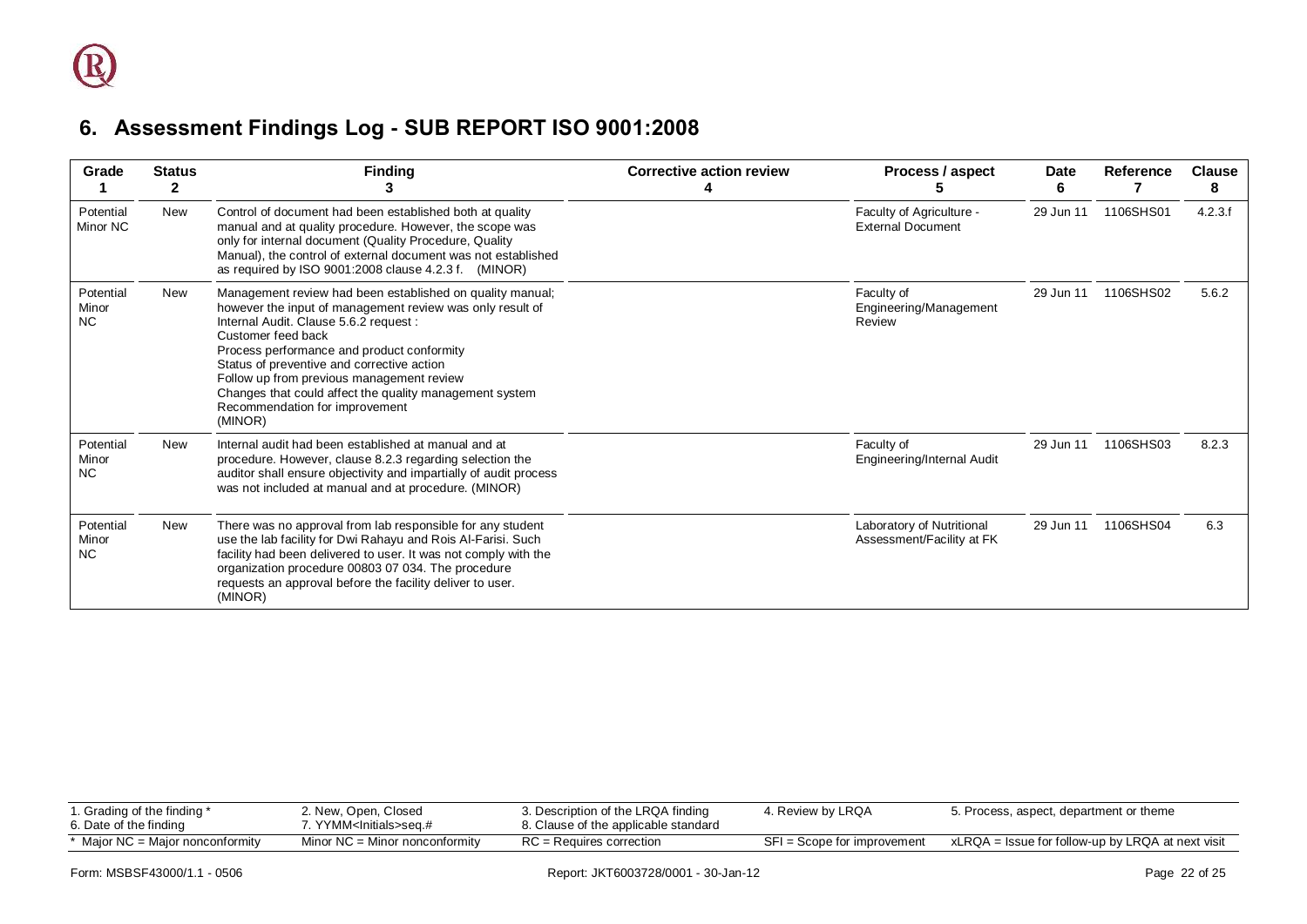| Grade                 | <b>Status</b><br>$\mathbf{2}$ | <b>Finding</b><br>Ĵ                                                                                                                                                                                                                                                                                                                                                                                                                                                                                                                                                                                                                                                                                                                                                                                                                                                      | <b>Corrective action review</b> | Process / aspect     | Date<br>6 | Reference | <b>Clause</b><br>8 |
|-----------------------|-------------------------------|--------------------------------------------------------------------------------------------------------------------------------------------------------------------------------------------------------------------------------------------------------------------------------------------------------------------------------------------------------------------------------------------------------------------------------------------------------------------------------------------------------------------------------------------------------------------------------------------------------------------------------------------------------------------------------------------------------------------------------------------------------------------------------------------------------------------------------------------------------------------------|---------------------------------|----------------------|-----------|-----------|--------------------|
| Potential<br>Minor NC | New                           | Exclusion of ISO 9001:2008 requirement in QMS<br>implementation was not clear defined in Quality<br>Manual<br>Reference related documents/procedure was not<br>found in Quality Manual and Manual Procedures.<br>Per/87/m.pan/8/2005 was discussed in the manual<br>procedure however it was not listed as reference<br>document. Attachment on the manual procedure<br>was not control documents for example form<br>effektifitas, form ketaatan terhadap peraturan,<br>program pengembangan karyawan.<br>Not all agenda of Management review meeting<br>was not defined in Quality Manual as per ISO<br>9001 : 2008 requirement (Clausal 5.6) such as :<br>customer feed back, process performance,<br>corrective and preventive action status, follow up<br>action of previous management, changes that<br>could affect to the QMS, recommendation for<br>improvement |                                 | Documentation review | 28 Jun 11 | 1106DGX01 | 4.2.2              |

<span id="page-22-0"></span>

| 1. Grading of the finding *<br>6. Date of the finding | 2. New, Open, Closed<br>7. YYMM <initials>seq.#_</initials> | 3. Description of the LRQA finding<br>8. Clause of the applicable standard | 4. Review by LRQA           | 5. Process, aspect, department or theme           |
|-------------------------------------------------------|-------------------------------------------------------------|----------------------------------------------------------------------------|-----------------------------|---------------------------------------------------|
| * Major NC = Major nonconformity                      | Minor $NC =$ Minor nonconformity                            | $RC =$ Requires correction                                                 | SFI = Scope for improvement | xLRQA = Issue for follow-up by LRQA at next visit |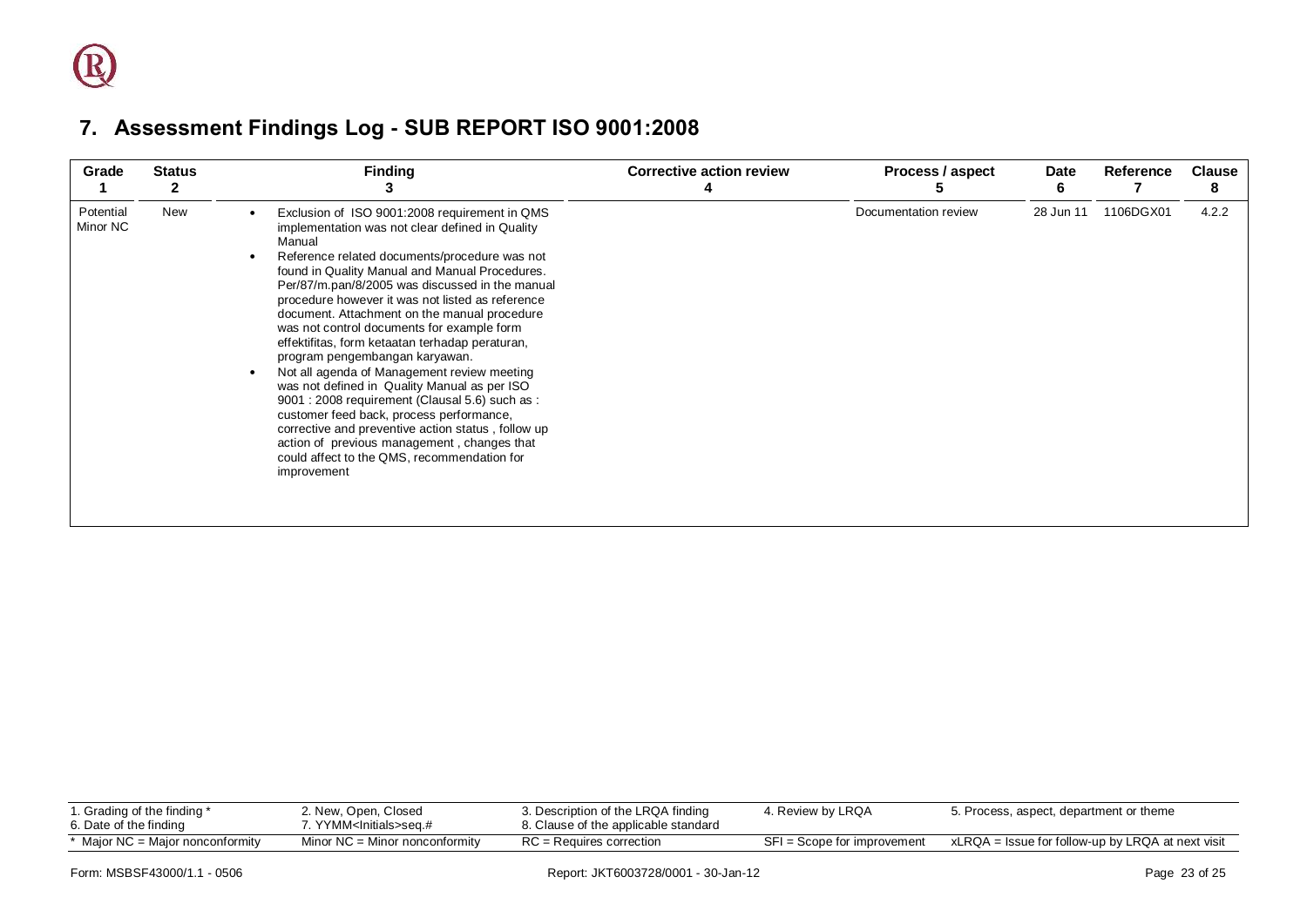

## <span id="page-23-0"></span>**8. Assessment schedule**

Management system elements to be assessed at each visit: Scheme specific elements:

- 
- 
- 
- Management review Corrective action  $\cdot$  Customer feedback and complaints
- Management of change **and system and system planning** Legal compliance
- Continual improvement Use of LRQA logo and other marks Communications
- Internal audit **Prevention of pollution Prevention of pollution •** Prevention of pollution
- Certificate renewal Certificate renewal Surveillance 3 Surveillance 5 Surveillance 2 Surveillance 4 Surveillance 1 Stage 2 Stage 1 Visit type > Due date  $>$  Oct 2011 Start date > June  $\begin{array}{c|c}\n\text{June} \\
\text{2011}\n\end{array}$  TBA End date > Assessor days  $> 10$  33 MD Process / aspect *Final selection will be determined after review of management elements and actual performance* Management (Rector and all  $r$ elevant staff)  $\sqrt{r}$ Teaching learning at Faculty and √ Dept, including laboratory. Supporting Processes │ │ │ √

### **Next visit details**

| <b>Visit type</b>     | Stage 2                                                    |          |          |                                                                |     |  |
|-----------------------|------------------------------------------------------------|----------|----------|----------------------------------------------------------------|-----|--|
| <b>Assessor days</b>  | 33 MD                                                      | Due date | Oct 2011 | Actual start / end dates                                       | TBA |  |
| <b>Locations</b>      |                                                            |          |          | Universitas Brawijaya - Jl. Veteran Malang, Malang - JawaTimur |     |  |
| <b>Activity codes</b> | 8020                                                       |          |          |                                                                |     |  |
| Team                  | TBA                                                        |          |          |                                                                |     |  |
| Criteria              | ISO 9001:2008                                              |          |          |                                                                |     |  |
|                       | <b>Remarks and instructions</b>                            |          |          |                                                                |     |  |
|                       | Note: Travelling from Surabaya to Malang may take 2 Hours. |          |          |                                                                |     |  |
|                       |                                                            |          |          |                                                                |     |  |